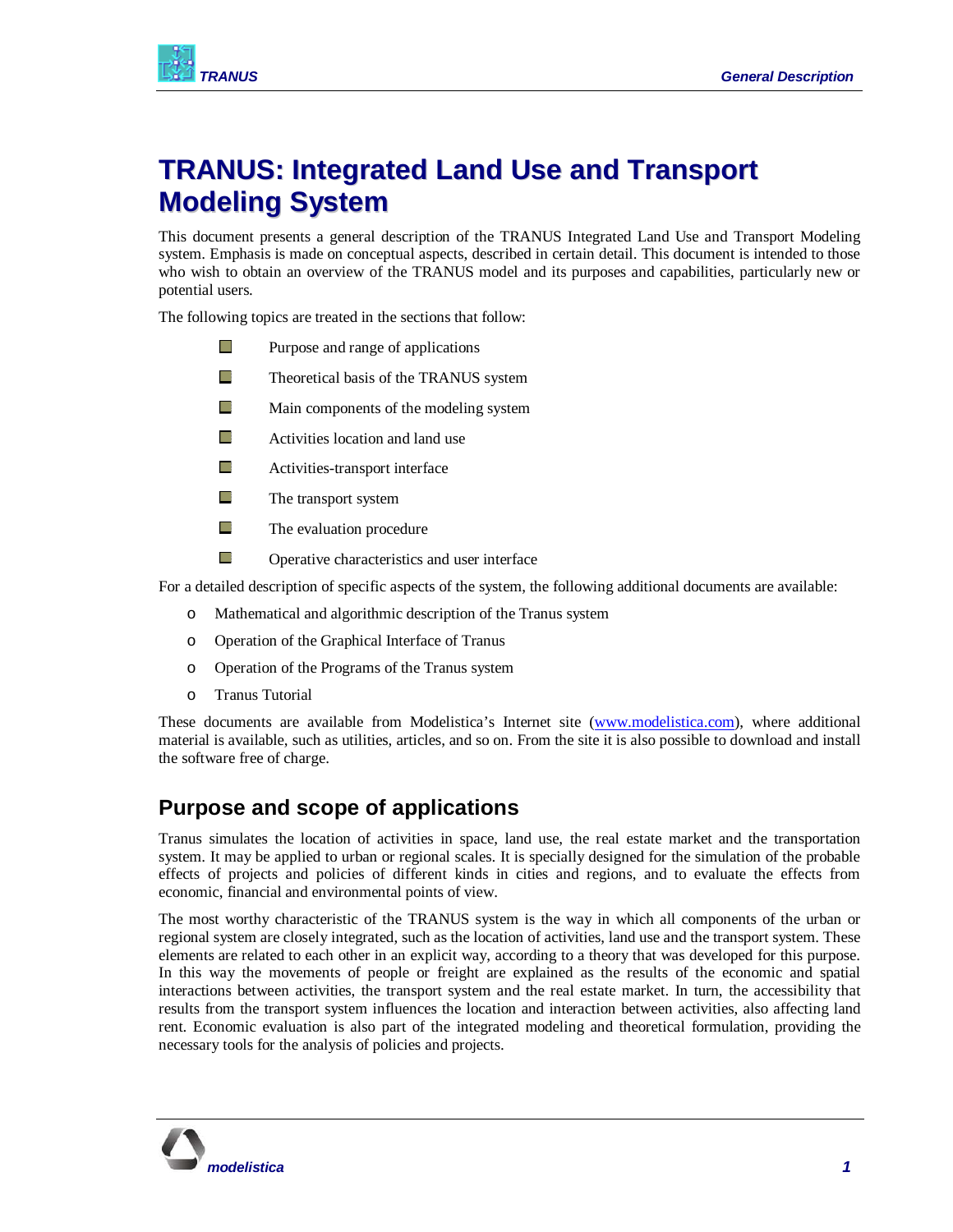

With a system of this kind it is possible to evaluate the effects of transport projects and policies on the location of activities and land use. It is also possible to assess the effects of urban regulations or housing projects on the transport system. Even if it is in integrated land use and transport projects and policies where the TRANUS system yields it maximum value, the system may be used also as a stand-alone transport model, especially to evaluate the short-term effects of transport projects.

The integrated nature of the model also makes possible the estimation of origin-destination matrices for several traveler types, modes and trip purposes. It is well-known that the use of households surveys to estimate such matrices is a vary costly procedure, and even with a relatively large sample size, it is virtually impossible to guarantee reliable results. With TRANUS it is possible to use a small sample to calibrate the integrated model of land use and transport, resulting in a set of reliable trip matrices at a reasonable cost and time.

In terms of the scale of applications, the TRANUS system may be applied to:

- $\Box$  Detailed urban areas
- $\Box$  Metropolitan areas
- $\Box$  Metropolitan regions
- $\Box$  Regions, states or provinces
- **National level**
- $\Box$  Regions made of several countries

The modeling system is able to represent the movements of both passengers and freight, and public and private modes, all in a single and common network with different vehicle types competing for road space. In the case of urban applications it is common to give more importance to the movements of passengers, including freight exogenously to represent its contribution to congestion. In the case of regional or national applications usually both passengers and freight are represented endogenously and with similar importance. In such applications it is also common to make full use of the input-output structure of the activities and land use model to make an explicit representation of the spatial economics involved, also evaluating the combined effects with the multimodal regional network.

The range of projects and policies that the model is able to represent is particularly wide. Land use policies may be combined with transport projects of different types and evaluated in combination. The following list is indicative of the range of policies that have actually been represented in many applications:

- $\mathcal{L}_{\mathcal{A}}$ Urban development plans
- **The State** Land use controls
- $\Box$ Impact of specific urban projects, such as industries, residential estates or shopping centers
- $\Box$ Regional development plans
- **The Second** Housing plans or incentives
- **The Street** Environmental protection plans, or protection to special areas
- $\mathcal{L}_{\mathcal{A}}$ New roads or improvements to existing roads
- $\Box$ Reorganization of the public transport system (new routes, fares, etc.)
- $\mathcal{L}_{\mathcal{A}}$ Exclusive Busways and integrated networks (Bus Rapid Transit)
- $\mathcal{L}$ Mass transport systems (metros, light rail, etc.)
- $\mathcal{L}$ Highways with tolls, urban or interurban
- $\Box$ HOV lanes
- $\Box$ Restrictions to automobile use
- $\Box$ Pricing policies, such as fuel taxes or parking fares

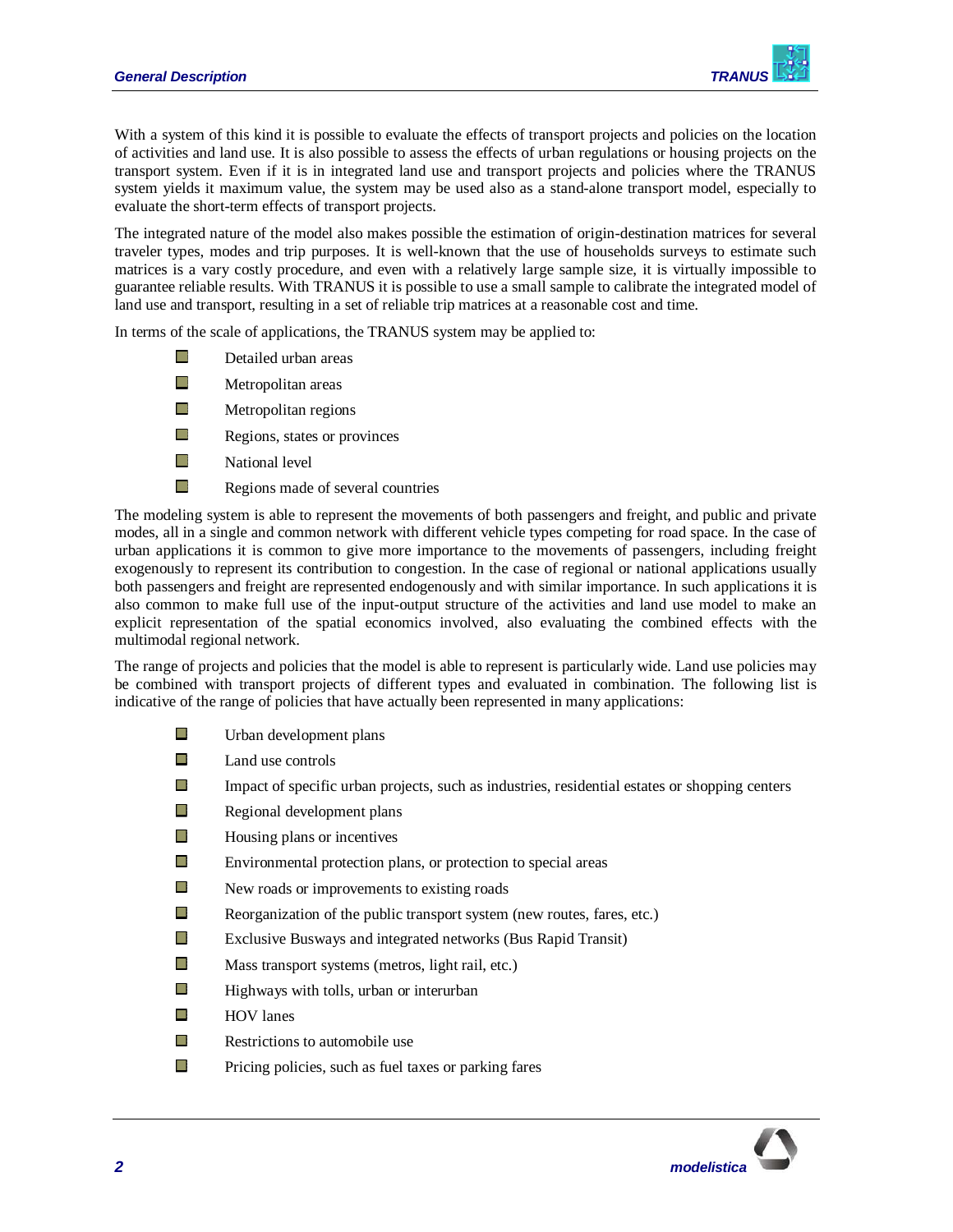- $\Box$ Park-and-ride
- $\Box$ Selective road pricing or congestion pricing
- $\Box$ Rehabilitation of highways
- $\Box$ Road maintenance policies
- $\mathbb{R}^2$ Railway projects or improvements to the existing rail network
- $\Box$ New port facilities or relocation of existing ones
- $\Box$ Relocation of freight and passengers airports

Tranus has been applied in a large number of studies in cities and regions of very different socioeconomic and cultural contexts, such as Latin America, USA, Europe and Japan. It is also used as a tool for postgraduate teaching in many universities around the world.

TRANUS was developed since 1982 for personal computers, and in this sense it pioneered the area, being the first transport model to become available for PCs. Today, with the increasing availability of computers, this early start became a clear advantage, because it required a strict discipline in the programming of the code. With the introduction of the Windows operating environment, the world of personal computers changed drastically, and TRANUS took advantage of the new facilities, becoming the first model of its kind to have a graphical interface in Windows. Nowadays the system makes full advantage of the interaction with other software, especially word processors, spreadsheets, geographic information systems (GIS) and traffic models.

Tranus is developed and maintained by Modelistica, that also supplies support and consulting services. New improved versions of the software are produced continually. The name TRANUS is protected by copyright. As from 2005 Modelistica has liberated the licence, making it available completely free. The code is also available to facilitate collaboration with other institutions, universities and companies acting under an open source arrangement.

### **Theoretical basis of the TRANUS system**

Important theoretical advances have been made in the area of activity location-interaction and the transport system in the last few decades. Many have been formal theories based on quantitative methods to improve the understanding of urban and regional systems. The literature is vast, so that only the most important work is mentioned here, especially those related to the development of the TRANUS system. Figure 1 shows the 'family tree' of TRANUS in the form of the main schools or theoretical approaches.

The origins of spatial analysis go back as far as Von Thünen in 1826, whose work initiated the school of spatial microeconomics. From this starting point the work of Wingo and Alonso in 1964 developed the theoretical foundations to a great extent. More recent work of Mills and Anas are also relevant. From this school TRANUS adopted the main concepts of spatial economics, location, land use, and the generation of land rent.

The second line of thought is known as gravity and entropy models. The first developments go back to the 1930s, but the work of Hansen (1959) and Lowry (1964) are considered as the first in this area of research. The first generation of gravity models was followed by the important work of Wilson (1970), who not only introduced maximum entropy principles to derive a set of spatial models, but also showed the way towards integrated land use and transport models. Wilson showed that the urban/regional and transport systems can be represented with a single comprehensive and consistent theory. This principle and the spatial interaction approach form an important component of the Tranus system.

The third line is represented by the important work of Leontief in 1936 on the input-output accounting framework. TRANUS owes much to this concept, since it includes a complete input-output model to represent the economy of a spatial system and the formation of prices. In TRANUS the original input-output model has

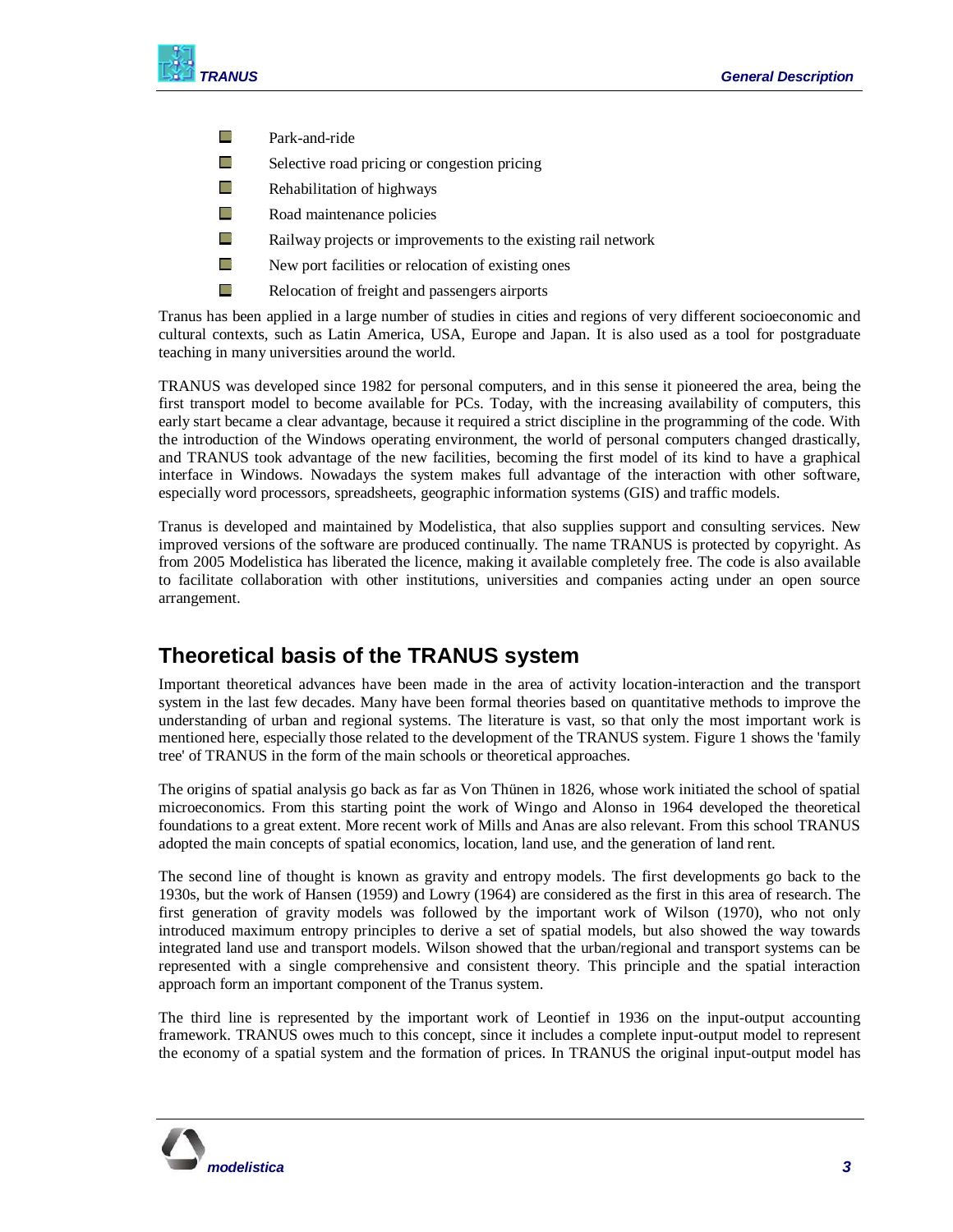

been greatly extended and generalized, and the spatial dimension has been added and integrated with the transport system.

TRANUS is also embedded in the influential school of discrete choice models and random utility theory, leaded by the work of McFadden in 1975. Even if a general model was proposed and several areas of interest have been pursued, most authors of this school concentrate on the modal choice problem in transportation. In TRANUS the discrete choice approach is applied to all components of the urban/regional and transport system, from trip generation to mode choice, path choice, location choice, land use choice, and others. Rigorously speaking, TRANUS is a long chain of linked discrete choice models. The modeling system offers several choices of discrete choice models, from the standard logit model to scaled utilities and the new powit model proposed by Galvez.

Finally the family tree includes a branch for conventional transport models, from which TRANUS has drawn heavily, such as graph theory, queuing theory, and others, including minimum path search as originally proposed by Dijkstra in the 1950s.



**Figure 1:** The famliy tree of the TRANUS system

A unique characteristic of TRANUS is that it keeps total theoretical consistency throughout the decision chain, using the same discrete choice model in all cases, including modal split and assignment or path choice. In fact, assignment and modal split may be combined in a single procedure. TRANUS is the only model available that uses a probabilistic logit model for assignment. This fact makes it consistent with the theory and is subject to calibration through stated preference surveys. Discrete-choice assignment has shown to be far superior to the conventional equilibrium assignment model. This not only makes it more flexible and realistic, but also allows for intermodality and a consistent way to estimate the benefits or consumers' surplus right from the assignment.

It is worth noting that the transport model in TRANUS allows for a very detailed representation of the public transport system. This is not very surprising, since the model was entirely developed in Latin America, where the public mode is of paramount importance. The model is capable of representing large mass transit systems

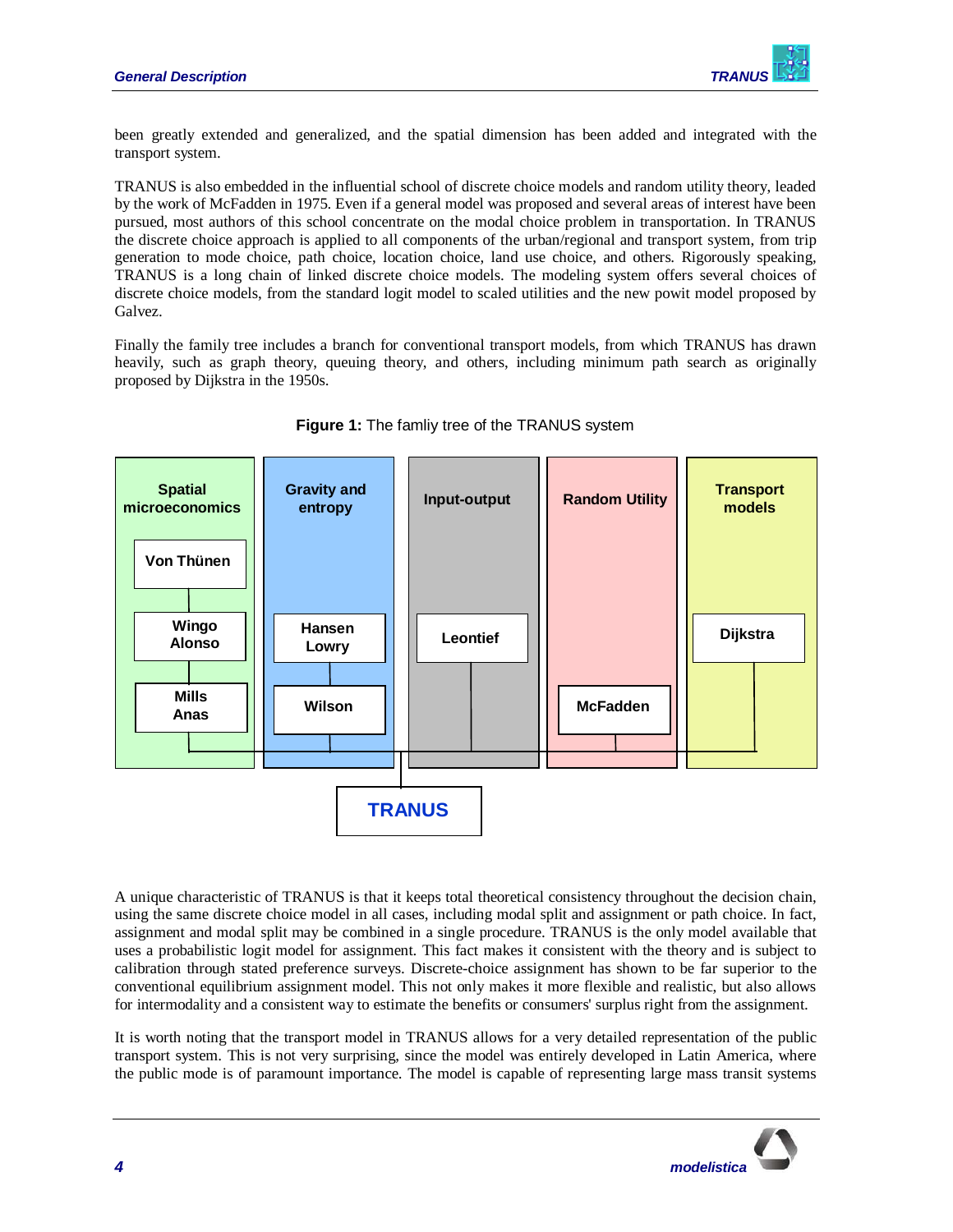with many modes and possible integrated fares, route-by-route simulations, including non-motorized modes, informal modes, demand/supply equilibrium through variable waiting times, a supply model that adjusts frequencies, detailed statistics and indicators, GIS-type representation of the networks, and many other capabilities. It is probably the most advanced public transport model available today.

The theoretical background of the TRANUS system may be found in De la Barra: *Integrated Land Use and Transport Modelling*, Cambridge University Press, 1989. Based on this theoretical development, Modelistica has pursued a continuous research and development process. A detailed mathematical formulation of the model is available, as well as considerable documentation on the operation of the model, sample databases and tutorials.

### **Main components of the modeling system**

The following sections describe the general structure of the land use and transport model. This is followed by sections describing each component in more detail: location and interaction between activities, the interface module, the transport model and the evaluation procedure.

#### **General structure of the model**

The main components of the integrated land use and transport model are shown in Figure 2. The two main subsystems are presented: activities and transport. Within each subsystem a distinction is made between demand and supply elements that interact to generate a state of equilibrium.

The location and interaction of activities represent the demand side in the activities subsystem. Activities such as industries or households locate in specific places and interact with other activities to perform their functions. Activities also require land and floorspace in order to perform their functions. Such spaces are provided by developers in the real estate market, thus representing the supply side. The interaction between these two elements must lead to a state of equilibrium. If demand for space is greater than supply in a specific place, land rent will increase to reduce demand. Consequently, land rents or real estate prices are the variable elements that lead the system to a state of equilibrium.

In turn, the interaction between activities generate travel requirements. In the transport subsystem demand is represented by the need for travel, that may take the form of people traveling to their places of work or services, or goods that are produced in one place and consumed in another. A distinction must be made between the physical supply and the operative supply. The physical supply is made of roads, railways, maritime routes or any other relevant component. The operative supply is made of a set of transport operators that supply transport services, such as bus companies, truck companies, airlines, or even automobiles and pedestrians. The operative supply uses the physical supply to perform its functions.

Demand/supply equilibrium in the transport subsystem is achieved in two ways: prices and time. If demand becomes greater than supply for a particular service, the price of the service may increase, but it is mainly the travel time that increases to achieve equilibrium. For instance, if the number of boarding passengers for a bus service is greater than the spare capacity of the service, waiting time will increase. Similarly, if the number of vehicles along a road gets close to the capacity of the road, congestion is generated, thus increasing travel times. In other words, time is an important component in the demand/supply equilibrium in the transport system.

The result of such equilibrium is synthesized in the concept of accessibility. It is the friction imposed by the transport system that inhibits the interaction between activities. Consequently, accessibility feeds back into the activities system, affecting the location and interaction between activities and the prices in the real estate market. Because it is a cost function, accessibility may also be called *transport disutility*.

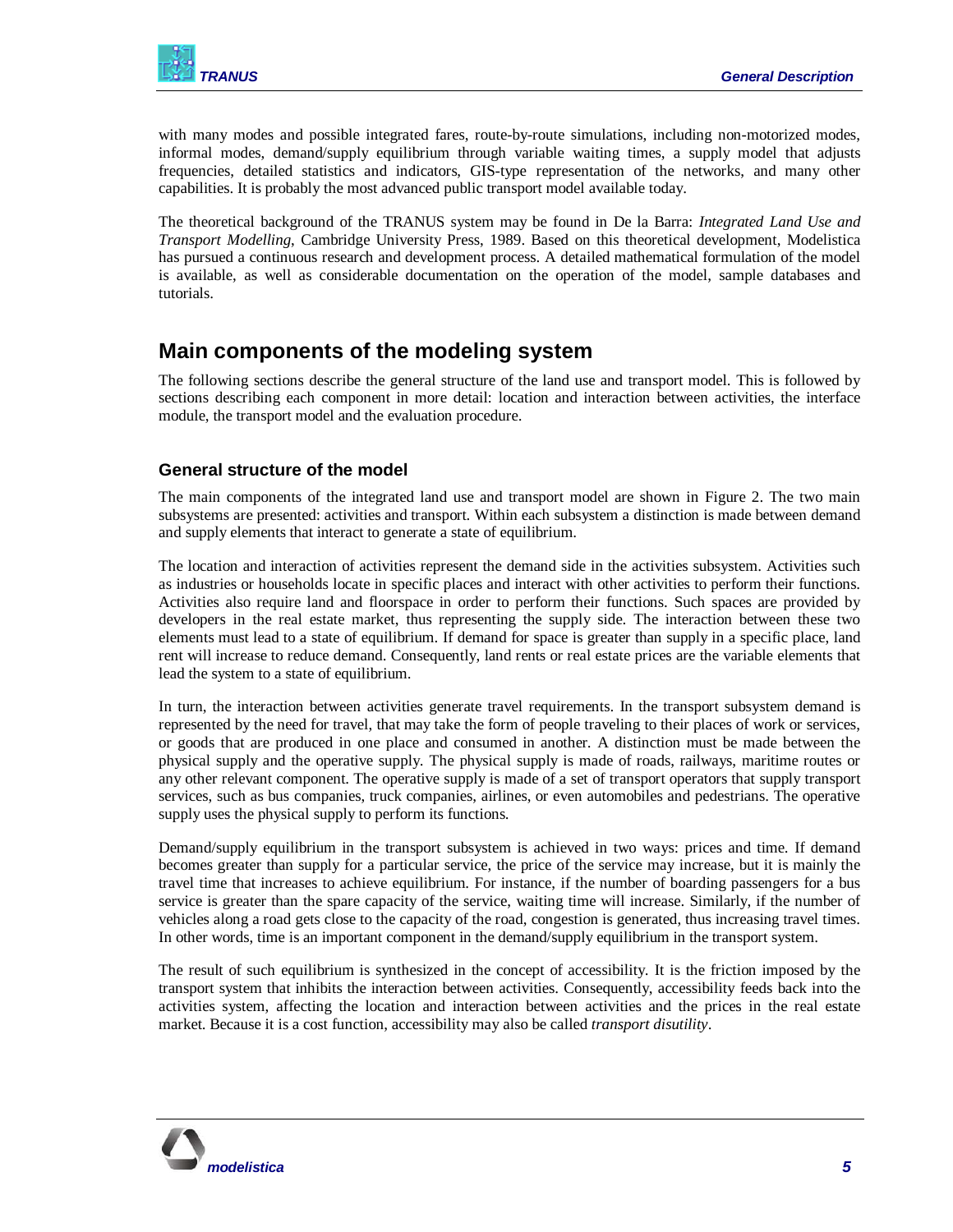



**Figure 2: Main elements of the land use-transport system** 

As may be seen, activities and transport are conceived as fully interrelated components with mutual dependencies. The interaction between activities gives rise to travel demand, and transport equilibrium, in turn, affects activity location and interaction and the real estate system.

The two main components, land use and transport, relate to each other in a dynamic way through time as shown in Figure 3, on the basis of discrete intervals *t1, t2, t3*, and so on. In this scheme, the interaction between activities in space generates *functional flows*, from which travel demand is derived. Demand is assigned to transport supply in the same time period. Transport demand/supply equilibrium determines accessibility between locations and influence economic flows. This feedback, however, does not occur in the same time period, but after a *time-lag* has elapsed. Consequently, accessibility in period *t1* affects the distribution of flows in time period *t2*. As there are several inertia elements in the location of activities, changes in the transport system may take several time periods to fully consolidate.

In this way, a change in the transport system, such as a new highway or a mass transit system, will have an immediate or short term effect in travel demand, but will only affect economic flows in the following time period. Changes in the activities system, such as increments in the production of some sectors or a new supply of buildings and land, will have an immediate effect on the transport system.

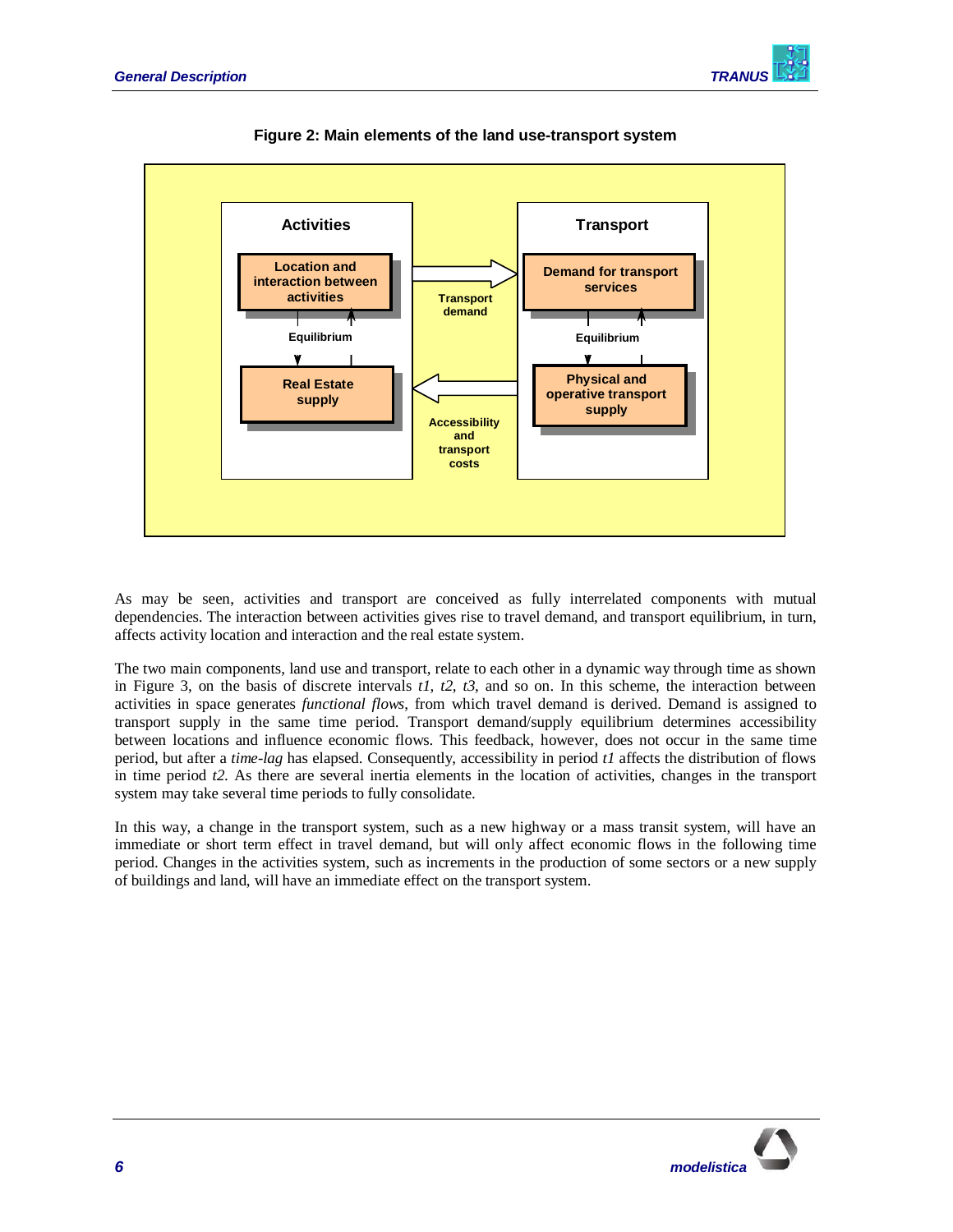

#### **Figure 3: Dynamic relationships between activities and transport**

Figure 4 shows the main stages in the calculation sequence of the modeling process. The description begins with the activities system. As will be described later, the first stage is the location of final demand or *exogenous production*, followed by the location and interaction of induced production. One all activities have been located, the model checks for the demand/supply conditions in each location, especially land and floorspace. If demand is not equal to supply, prices are adjusted accordingly, thus initiating an iterative process until equilibrium is reached. At the end the land use model outputs the location of activities, consumption of space and land rents. The model also outputs a set of origin-destination matrices with the economic flows by activity sector. These matrices are an input to the transport model.

Transport related calculations begin with a procedure called *multipath search*. The model reads the data on the transport network, transport services supply, and a number of additional parameters such as fares, operating costs, values of time, preferences, and so on. On this basis the model estimates several paths or *travel options* for each origin-destination pair. Each path is a combination between physical links, modes and transport services or routes.

The next stage in the series of calculations is the estimation of transport costs and disutilities for each intermodal travel option or path. The number of trips is calculated as a function of the economic flows and an elastic function of transport disutilities. The number of trips thus generated may be split by mode, but this is an optional procedure because the multimodal assignment may do this. The purpose of multimodal assignment is to distribute travel demand among the several travel options or paths. The result is the number of person trips or freight assigned in each possible combination of physical link and route, as well as the number of vehicles.

The final stage is capacity restriction, in which travel times are adjusted according to the relationship between demand and supply. As will be explained later on, in TRANUS this is a relatively complex procedure representing several phenomena. As the number of vehicles in a link gets close to capacity, speeds are reduced, increasing travel time. A point may be reached in which queues are formed, generating delays not only in the congested link, but also spreading congestion upstream into incoming links. It is worth noting that congestion affects all vehicles sharing a link, such as passenger cars, trucks or transit vehicles.

Capacity restriction is also applied to boarding passengers of public transport services. If the number of passengers gets close to the capacity of a specific route, the model increases waiting times, making the route less attractive in the following iteration. The model also calculates the time taken by transit vehicles at stops, as a function of the number of boarding or alighting passengers.

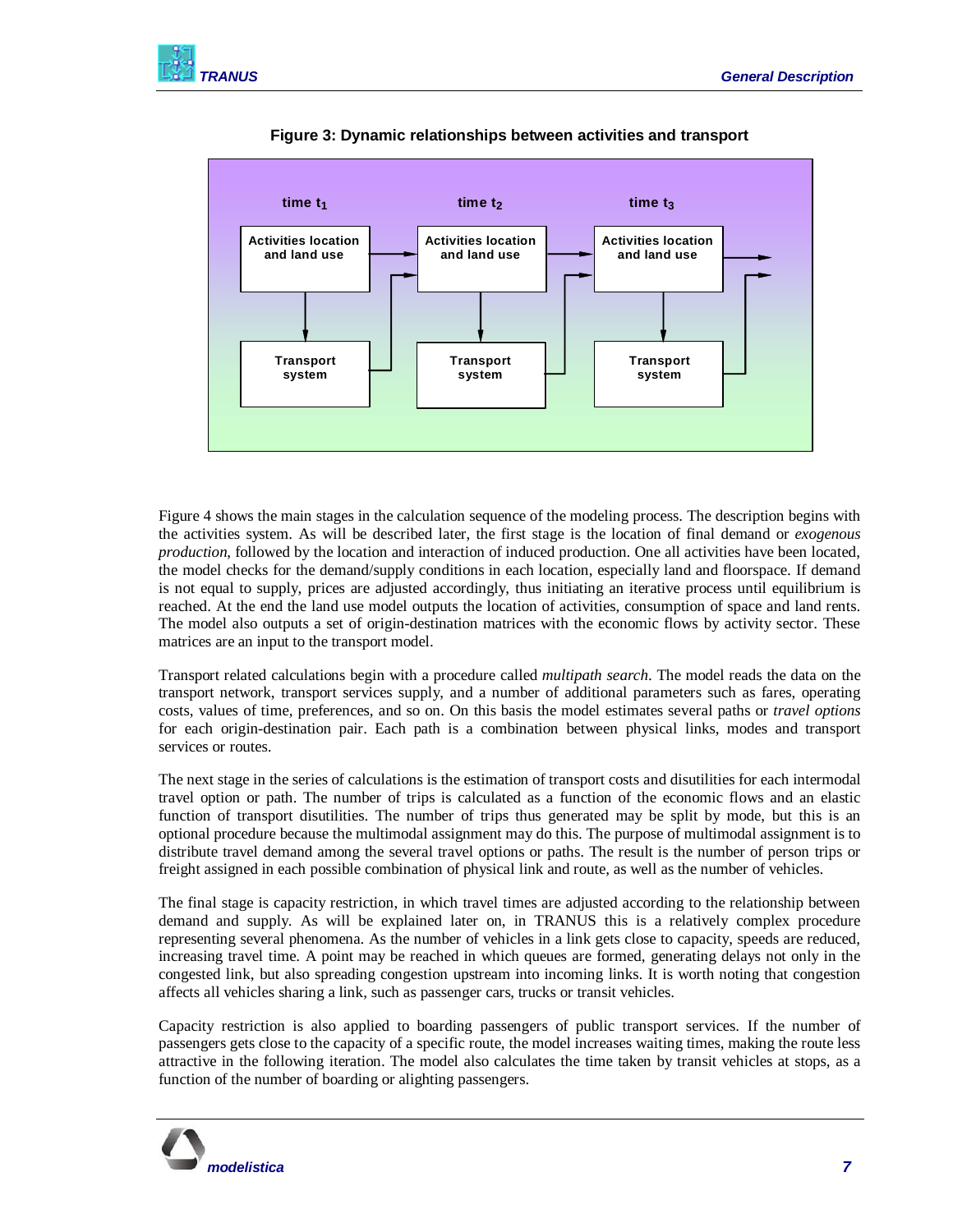

Congestion and waiting time change the transport costs and disutilities that were calculated at the beginning. For this reason the calculation sequence returns to calculation of costs, repeating trip generation, (modal split) and assignment, generating an iterative process that ends when the system reaches equilibrium.

In the following sections these processes are described in further detail.



#### **Figure 4: Sequence of calculations in the TRANUS system**

#### **Activities location and land use**

The activities generation and location model is an input-output model with production and consumption relationships, built into a very general and flexible structure. On this basis it is possible to develop a complex model to represent the economic and social system, or a simplified model with only a few elements interacting with each other. The complexity of the model depends on the purpose of the application, of available resources and availability of information.

The classical structure of the input-output model, with final demand, intermediate demand and primary inputs, is taken as a starting point. Final demand is the final destination of production, usually including private consumption, government consumption, exports and investment. The economic system must produce the quantities required from each sector, and for this purpose intermediate inputs are required. In turn, these intermediate inputs also require further inputs, thus forming a long chain of production and consumption. Apart from intermediate inputs, primary inputs are required, usually in the form of salaries, profits taxes, and imports.

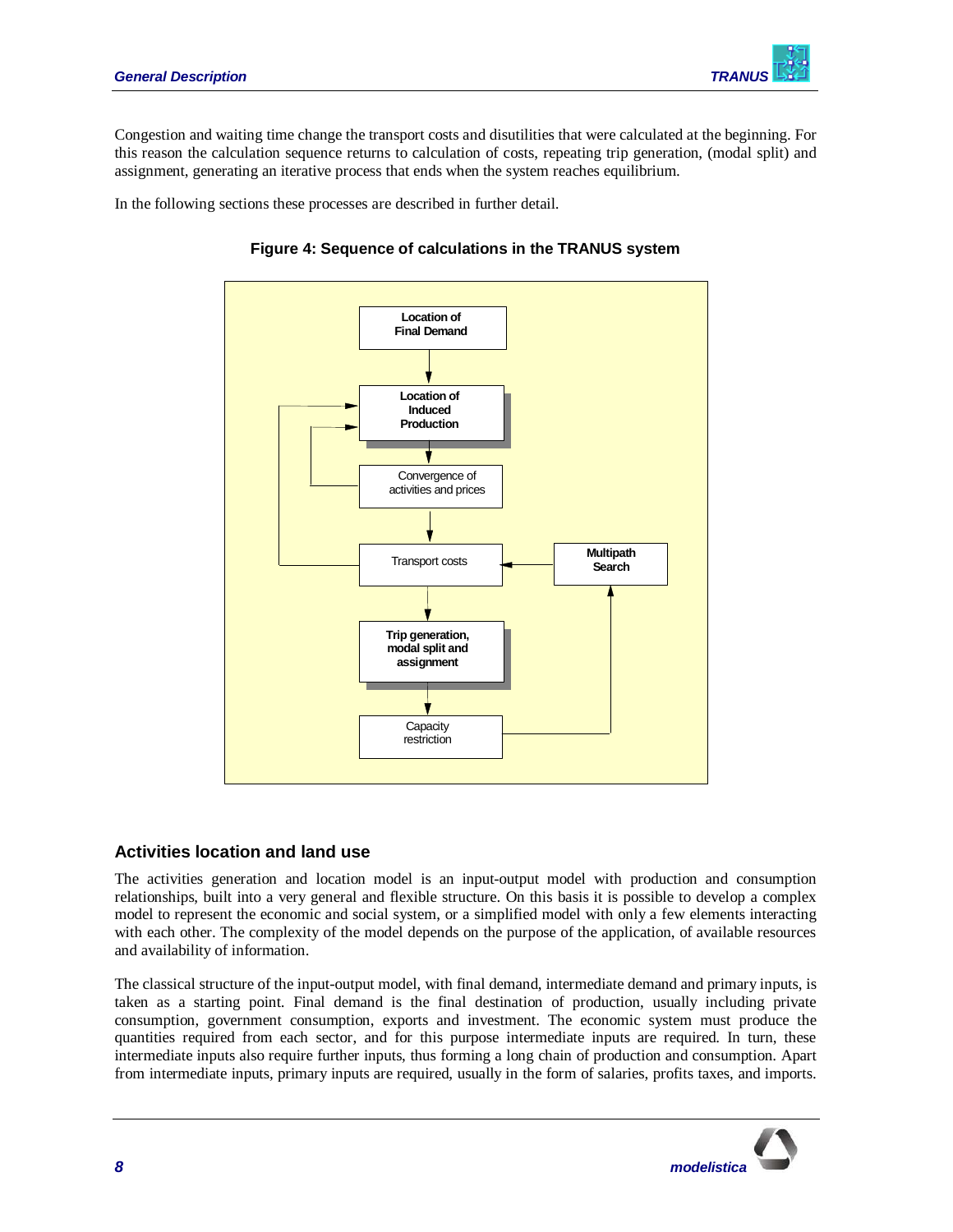

The sum of all final demand and intermediate demand is equal to total production in the economic system. The sum of all intermediate inputs plus primary inputs is also equal to total production.

In TRANUS the basic concepts of the original input-output model have been generalized and given a spatial dimension. The concept of *sectors* is more general than in the traditional definition, because it may represent the classic sectors in which the economy is divided (agriculture, manufacturing, government, services, etc.), as well as population groups, and land and floorspace, all of which are part of the economic system. The number and types of sectors are defined according to the requirements of each application. The units in which each sector is represented is also a function of the purpose of the application, and may be monetary units, jobs, households, m2, Ha, or any convenient unit. Such flexibility makes it possible to apply the model to a large variety of cases, and to urban or regional levels.

An important distinction is made between *transportable* and *non-transportable* sectors. The main difference is that transportable sectors may be produced and consumed in different places, while non-transportable sectors may be consumed only where they are produced. The demand for coal by a steel industry, for example, may be satisfied by production of coal in many regions. The most typical non-transportable sectors are land or buildings that must be consumed wherever they happen to be. As a consequence, transportable sectors generate flows, whether movements of goods, services or people. For such movements to became possible, transport facilities must be available, adding transportation costs to production. Non-transportable sectors do not generate flows and do not consume transport.

The activities model also distinguishes between *internal* and *external* zones. Internal zones make up the study area, within which all interactions take place. External zones are used to represent economic relations between the study area and other areas outside it limits, especially imports and exports. These usually take the form of production, but it could be people as well, for example, people working within the study area and living outside. External zones may be defined only for the purpose of representing external trips to and from the study area, or even through traffic.

A number of characteristics are associated with each sector and zone. These are:

- $\mathbb{R}^2$ **Exogenous Production:** Production not generated by internal consumption, equivalent to final demand in the classical input-output model. The location of this production does not depend on other elements of the study area, consequently may be given to the model, or may be assigned through spatial distribution functions.
- П **Induced Production:** Production generated within the study area, to be consumed by internal or external sectors. The growth and location of induced production is determined by the sectors that demand it.
- T. **Exogenous demand:** Demand in addition to that demanded by the system. Exogenous demand is allocated to zones together with induced demand. Growth is distributed with an incremental model.
- $\mathcal{L}^{\mathcal{A}}$ **Induced Demand:** Production demanded by final or intermediate demand.
- $\mathcal{L}^{\mathcal{A}}$ **Exports:** Exogenous demand located in external zones.
- m. **Imports:** Production demanded by internal zones that is satisfied by production outside the study area. Imports compete with internal production, although may be limited by contraints.
- **Ta Production Constraints:** Total production (exogenous + induced) may be limited in specific sectors and zones. There may be minimum constraint or maximum constraint or both.
- $\Box$ **Consumption Cost:** It is the unit cost of a sector in the consumption zone (CIF). Depends on the production price or cost in the production zone, and the unit cost of transport from the production zone to the consumption zone.
- $\mathbb{R}^n$ **Production Cost:** The unit cost of production of a sector in a zone in the production zone (FOB). It is a function of the consumption cost of all of its inputs plus value added.

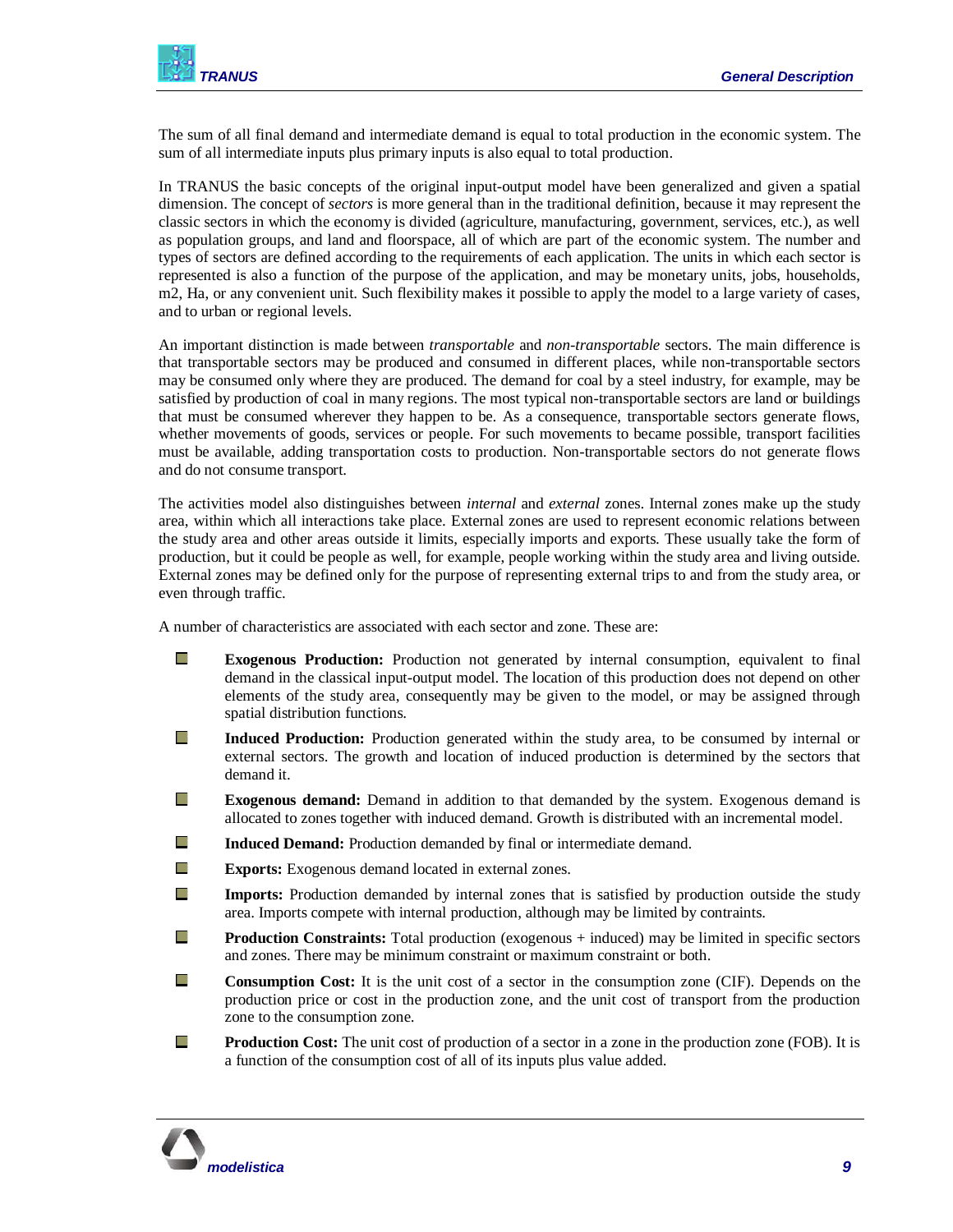

- $\overline{\phantom{a}}$ **Equilibrium Price:** The unit price of a sector and zone with constraints. If there are no constraints, the price is equal to the production cost. If there is a maximum production constraint, and demand is greater than the maximum, the price is increased, generating an excess profit to the producers or scarcity rent. If demand is less than the minimum constraint on production, the price is reduced, possibly generating a loss to producers.
- $\mathcal{L}_{\mathcal{A}}$ **Value Added:** The cost to production in addition to the consumption cost of its inputs. Usually includes remunerations to capital and labor, and taxes.

#### **Demand and distribution of production**

In principle, every sector requires inputs from other sectors. Part of total production goes to intermediate demand and part goes directly to final demand (internal or external). Given certain amounts of final demand in specific sectors and zones, the model determines the amounts of induced production required through *demand functions*, and allocates them to production zones through a spatial distribution or *location choice* model. In turn, allocated induced production requires further inputs, generating a production-consumption chain.

Each link in the chain represents economic and spatial flows, giving rise to functional flows when production and consumption take place in different zones. In some cases the production of non-transportable goods are demanded (such as land), giving rise to an economic transaction without flows. Each sector may require inputs of different types. For instance, manufacturing industry may require raw materials, workforce and other transportable goods, and may also require non-transportable buildings and land.

As shown in Figure 5, a transaction involves a consumption zone and several production zones, and the consumption zone may also be a production zone. The model distributes purchases from the consumption zone to the production zone with a discrete choice model. In the figure, blue arrows show the way production moves, and red arrows show the way the money goes. Some production zones may be external, in which case the flow will result in imports. The result of a transaction will be several flows from different production zones to the consumption zone. The model also keeps track of the cost of the transactions. In each transaction the following costs are computed:

- Production cost in the production zone (PC)
- Value added in the production cost (VA)
- Transport cost from the production zone to the consumption zone (TC)
- Consumption cost in the consumption zone  $(PC+VA+TC)$

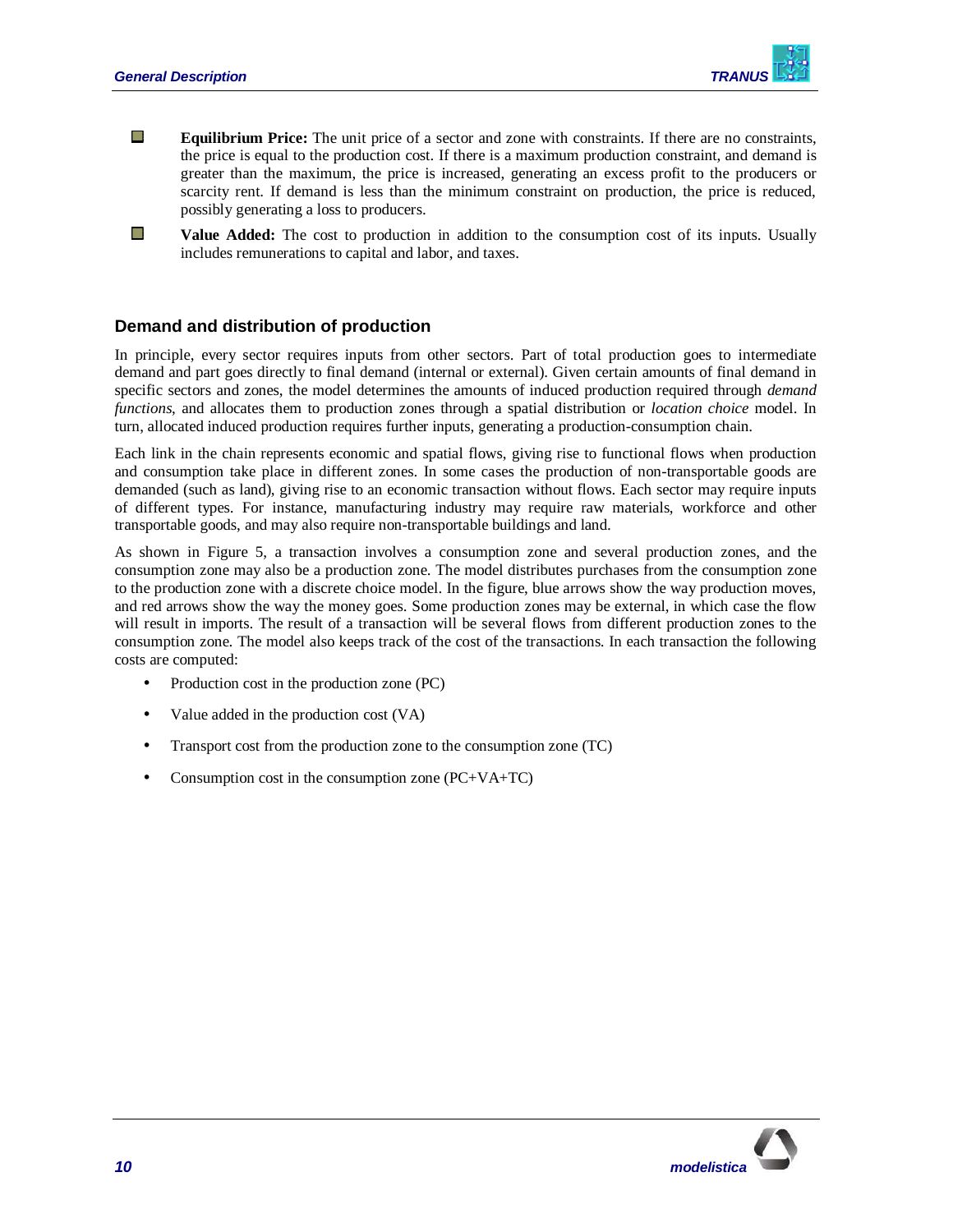



#### **Figure 5: Production and consumption relationships**

The spatial distribution from a consumption zone to the production zones is made with a discrete choice model logit or powit. The demand function in the model includes the consumption cost as well as transport disutility between zones. It is also possible to include attractors, that may be other variables or zonal values to represent non-modeled elements (for instance, environmental factors, urban regulations, etc.).

Once all demand has been assigned to production zones, the model checks for possible production constraints. For example, if in a zone more land of a certain type is consumed than is available, the model increases the price accordingly. Consequently this type of land will be less attractive in the next iteration. In the case of land and other constrained non-transportable sector, demand functions become elastic, as shown in Figure 6. In this example the elastic demand function related the amount of land consumed by unit of production to the price of land. If the price is *p*, the amount consumed will be *q*. The amount consumed multiplied by the price represents expenditure, the shaded area in the diagram.

If in a zone there are several types of land, the model takes them as alternative or substitutes. In this case a second discrete choice model is applied to distribute land consumption among the different types of land. The demand function includes penalized expenditure. Expenditure for each type of land in a zone is multiplied by factors making it bigger or smaller (as shown) depending on preferences. For example, low-income households may prefer high-density residential land, while high-income households may show opposite preferences.

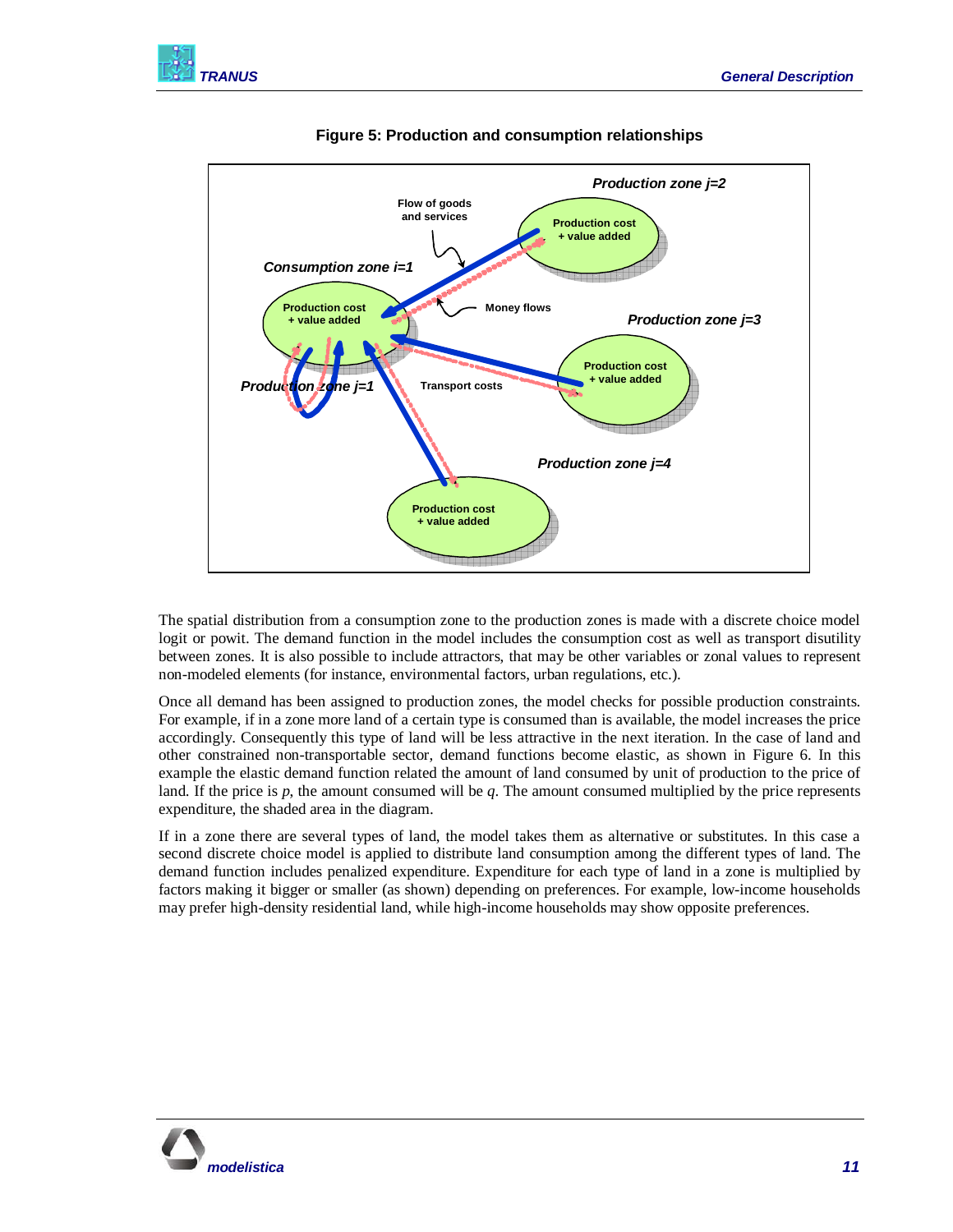



**Figure 6: Example of an elastic demand function for land** 

For very simple applications, the above description of the model may sound too complex. The intention here was to describe the potential of the modeling system. Most of these elements are optional, they are possibilities open to the model builder, and may be used if the data and resources are available. The model allows for very simple configurations, but offers the tools and capabilities to build rich and complex models as well.

#### **Activities-transport interface**

The process of location and interaction between activities generates a set of matrices of flows, one for each transportable sector. These matrices form the basis for the calculation of trips by the transport model. But before they are fed in, it is convenient to perform a number of transformations to these matrices. This is the purpose of the activities-transport interface, as described in Figure 7. Several transformations can be made, such as:

- **EXECUTE:** Formation of transport categories from flows by economic categories, according to fixed proportions. For example, flows generated by a manufacturing sector may generate heavy and light freight.
- **D** Conversion of production units, since different units may be used in the activities model re the transport model. For example, in some applications production may be represented in monetary units, while freight may be in Tons. This is called value-to-volume transformation.
- $\Box$  Conversion of time units. For example production in the activities model may be represented in monthly or even yearly units, while freight in the transport model may be in daily units or even peakhour.
- $\Box$  Change in the direction of flows. Economic flows go from the consumption zone to the production zone. This may be reversed in the transport model, or may be it is more convenient to have them both ways, as is the case of commuters on a daily basis.
- **Addition of exogenous trips, such as external trips, through traffic or any other. The interface adds** these to those generated endogenously by the model. It is also possible to have all transport demand specified exogenously for short term projections for a transport-only model.

These are transformations that are performed in the activities-to-transport direction. In the opposite direction some transformations are also necessary on the matrices of costs and transport disutilities. In general the

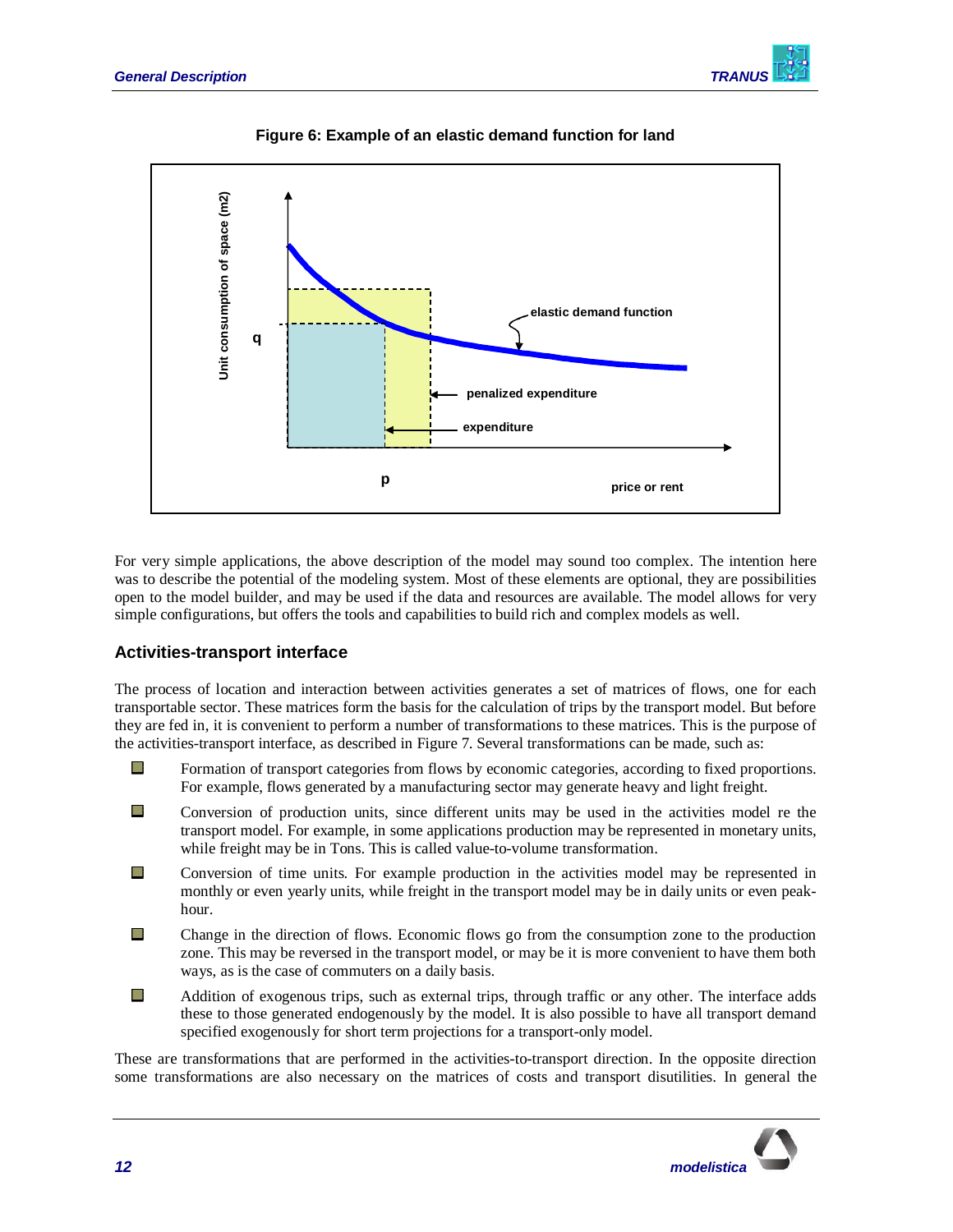

transformations are the same but are applied in reverse. In the example above, manufacturing industry generated heavy and light freight; the transport model will calculate costs and disutilities for both heavy and light freight, so that a weighted average is required to estimate costs and disutility for the manufacturing sector.



**Figure 7: Activities - Transport Interface** 

#### **The transport system**

The activities-transport interface produces a set of matrices of flows or potential travel demand, as well as possible exogenous trips. From these, the transport model estimates the number of trips (trip generation), modal split, and assigns demand to supply.

As was mentioned, the main components of the transport system are demand, operative supply and physical supply. Demand is the need for travel, whether passengers or freight. Operative supply is represented by the different transportation services available, such as cars, bus routes, trucks, railway and even pedestrians. Physical supply is the infrastructure that makes transport possible, such as roads, railways, cycleways, maritime routes, etc.

Figure 8 shows the main economic relationships that take place between the various agents that the model keeps track constantly. **Users** demand transport services to operators, and pay tariffs. **Operators** charge users, and in turn have to pay operating costs, and in some cases may have to pay tolls for the use of the infrastructure. **Administrators** may charge the operators, and have to pay maintenance costs.

The above scheme may have some peculiarities. For example, a car driver is both user and operator at the same time. In many cases railways and metros are both operators and administrators. Pedestrians are both users and operators, but do not have operating costs or tariffs. Even so, the transport model applies the same accounting system to all entities alike.

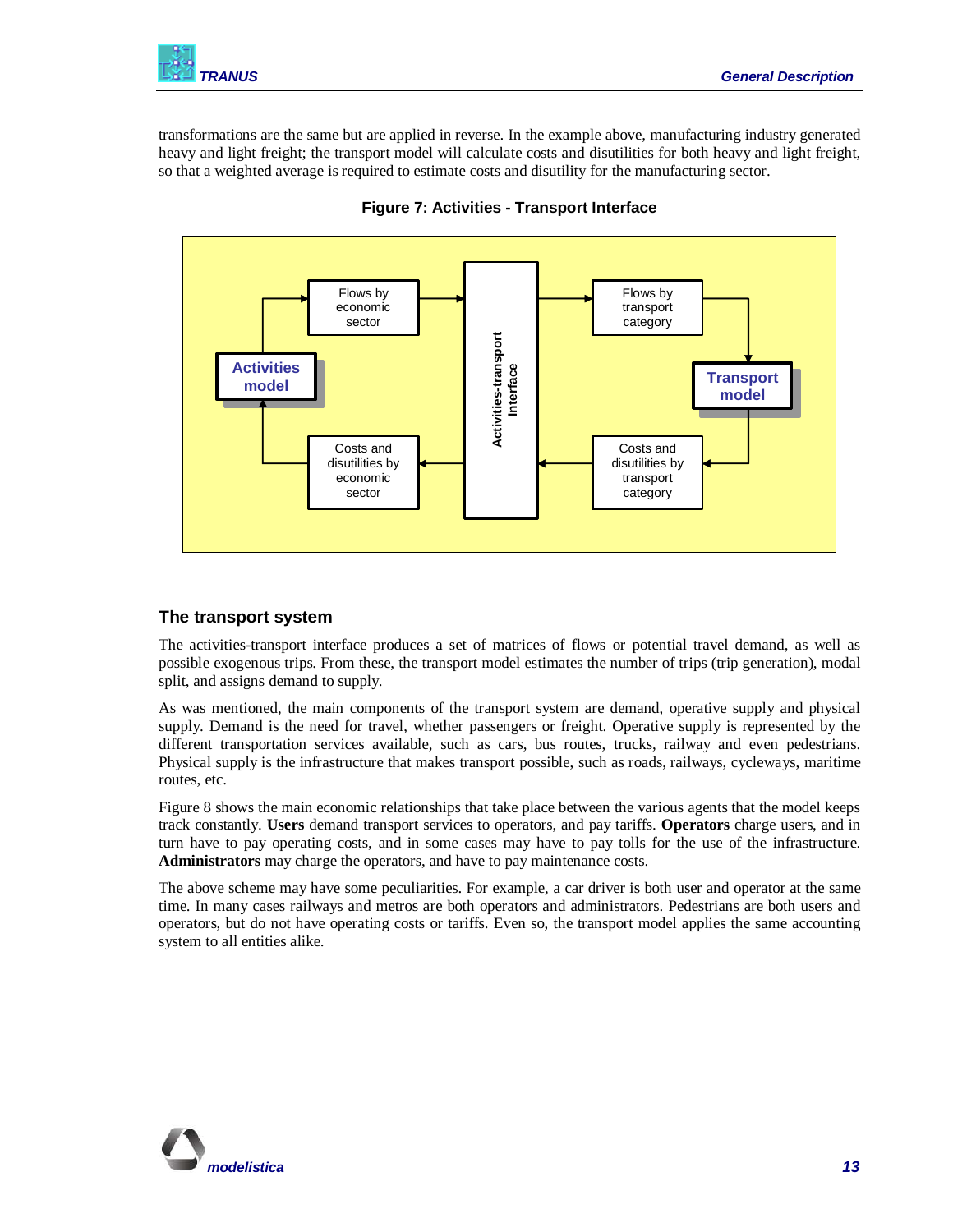



#### **Figure 8: Economic relationships in the transport system**

The first task in the transport model is the search for paths that connect each origin zone to each destination zone by *transport mode*. Transport modes, in turn, may be formed by several *transport operators*. The main difference between modes and operators is that travelers may chose to travel by one mode or another, and then they may choose to travel on several operators within a mode, making transfers. The modeler has plenty of flexibility in the definition of modes and operators. In an urban application, it is common to define a single mode for passengers, and then define many operators such as single-occupant cars, multiple-occupant cars, walk, cycle, buses, minibuses, metro, etc. In urban applications with very complex public transport systems it may be more convenient to define a private and a public mode and then have several public operators. In this case travelers will not be able to transfer from private to public modes. In regional applications it is common to have a passenger mode, light goods and heavy goods. Light trucks may be the single operator of the light goods mode, but the heavy goods mode may have heavy trucks, rail, ships, etc. In the later case heavy goods may transfer, say from trucks to rail and then get shipped. In the case of transit operators, several routes may be defined with specific itineraries, frequencies and stops.

A *path* is a combination of physical links and operators or routes, and represent a *travel option*. Links are part of the network, represented in the form of a directional graph. Each link in the graph has several characteristics, such as link type, length, capacity, transit routes and turn prohibitions or delays. Link types define a number of common characteristics for a set of links, such as free flow speeds by operator, flow-delay functions, equivalent car units (pcu) possible tolls, maintenance cost functions and the *administrator* in charge of the link. There may be several paths that have an identical sequence of physical links but with different operators and routes. Whenever there is a transfer, the model calculates possible transfer tariffs and waiting times.

Tranus uses a unique method called *multidimensional path search*. For each origin-destination pair and mode, the method finds several paths representing travel options. Path search is performed on a single multimodal network, avoiding the coding of separate networks for each mode. Paths are selected from all elements that make up generalized cost, including monetary cost, travel time, waiting time, and possible preferences. The method also allows for delays in links and turns. Worth noting is the possibility to represent integrated tariffs between transit operators, such as feeder buses and metro, or maybe park-and-ride with rail. It is also possible to specify different transit fares for special travelers, like school trips or elders. Figure 9 shows an example of multimodal paths connecting an origin to a destination. It also helps to explain why in Tranus modal split and assignment may be fully integrated. Note that one option in the example is to travel by high-occupancy vehicle (automobile with two or more passengers) to a park-and-ride facility, and then to the metro.

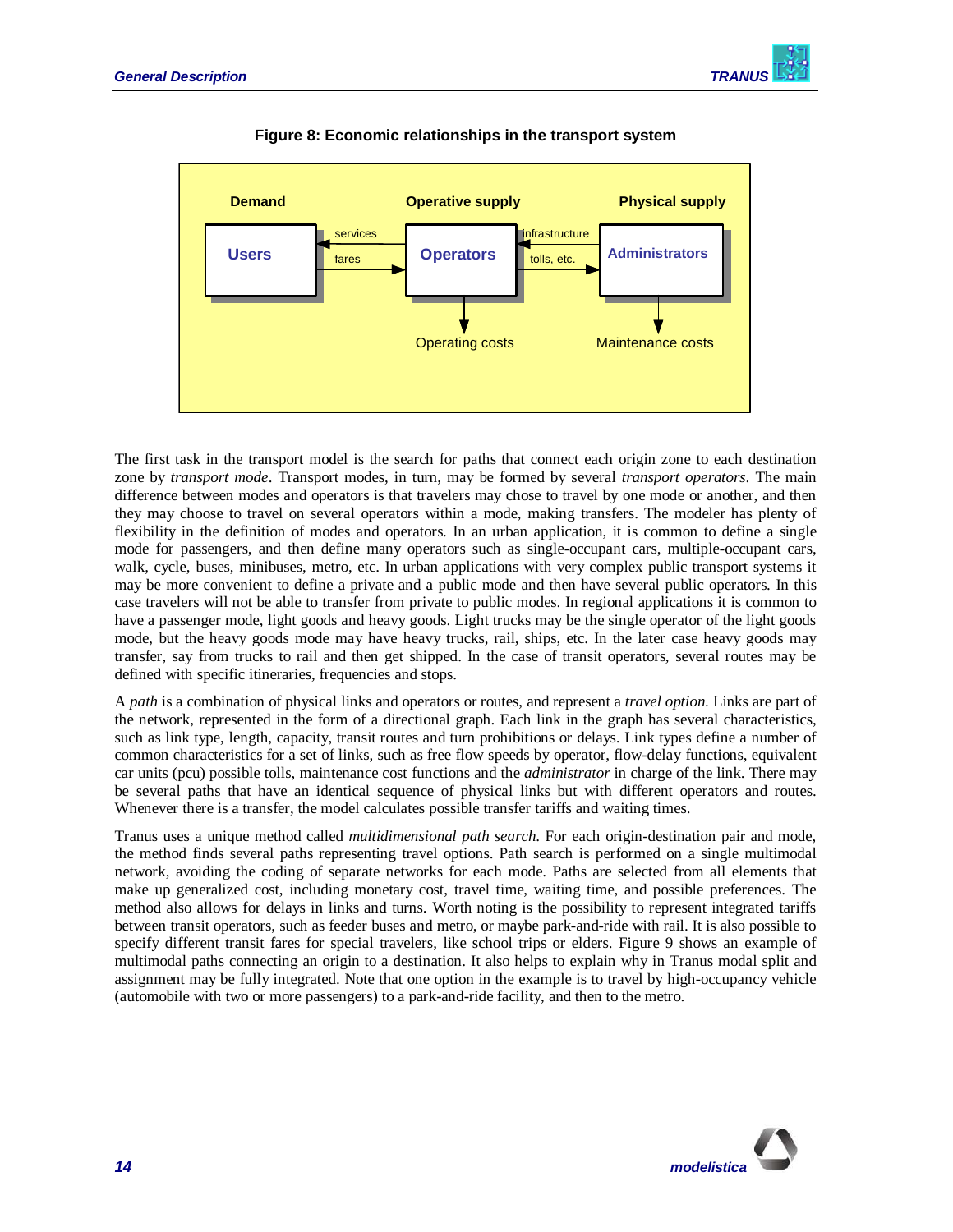



**Figure 9**: Example of a set of multimodal paths connecting an origin to a destination

Another technique that is unique to Tranus is called *dual graph*. For all internal calculations, the model builds a dual graph from the original conventional graph, in which the original links are transformed into the nodes of the dual, and the dual links represent turning movements. This procedure makes it very easy to specify prohibited turns without the need to expand the nodes, and with totally reliable results. The dual graph technique is also used to represent transfers between transit routes. The dual graph technique is completely transparent to the modeler, because when the calculations are finished, results are transformed back into the original representation.

Finally, *overlapping control* is a technique that solves the well-known problem of attribute correlation among competing paths. The model keeps track of the degree of coincidence between paths, selecting only those that represent really distinct options. In this way the search method does not 'get lost' in small, less relevant, links. The method also allows for the hierarchical ordering of link types, such as express roads, arterial roads, locals, and so on. The method guarantees that if the network is symmetrical, the resulting paths will also be symmetrical.

Once path search is finished, the transport model begins the iterative process with the calculation of costs and disutilities. Three types pf costs are calculated: monetary cost, generalized cost and composite cost. Monetary cost is what the traveler, whether passenger or freight, pays for the trip. Generalized cost is what the traveler perceives as a cost, and includes the monetary cost, the value of travel and waiting time and possible preferences. Composite cost is the perceived cost of the population of decision makers, also known in the literature as maximum perceived disutility, or log-sum in the logit formulation. Monetary costs are calculated at a path level, mode level and at the trip generation level. Composite costs are calculated at mode and generation levels. These highest level is stored and fed towards the activities model.

Once costs are calculated, the model estimates trip generation, modal split (if applicable) and assignment. Trip generation takes the matrices of flows generated by the activities model and transformed by the interface module, and applies an elastic function with respect to travel disutility. This means that if there is an improvement in the transport system, the number of trips increases, particularly those that benefit the most with the improvement. Each transport demand category will have different parameters for the trip generation function, particularly different elasticities. In this way the trip generation module transforms the matrices of flows into actual matrices of trips for a particular period of time, such as peak hour or total day.

Elasticity in trip generation is very important for evaluation, because it means that *induced demand* is taken into account in the consumers' surplus. It also produces more realistic results. At peak hour, for instance, work trips may have a low degree of elasticity, given the compulsive nature of the trips, while trips to services may be postponed to off-peak periods if there is too much congestion. The model also compares the number of trips that would be generated if there was no congestion to those that are actually generated under congested conditions.

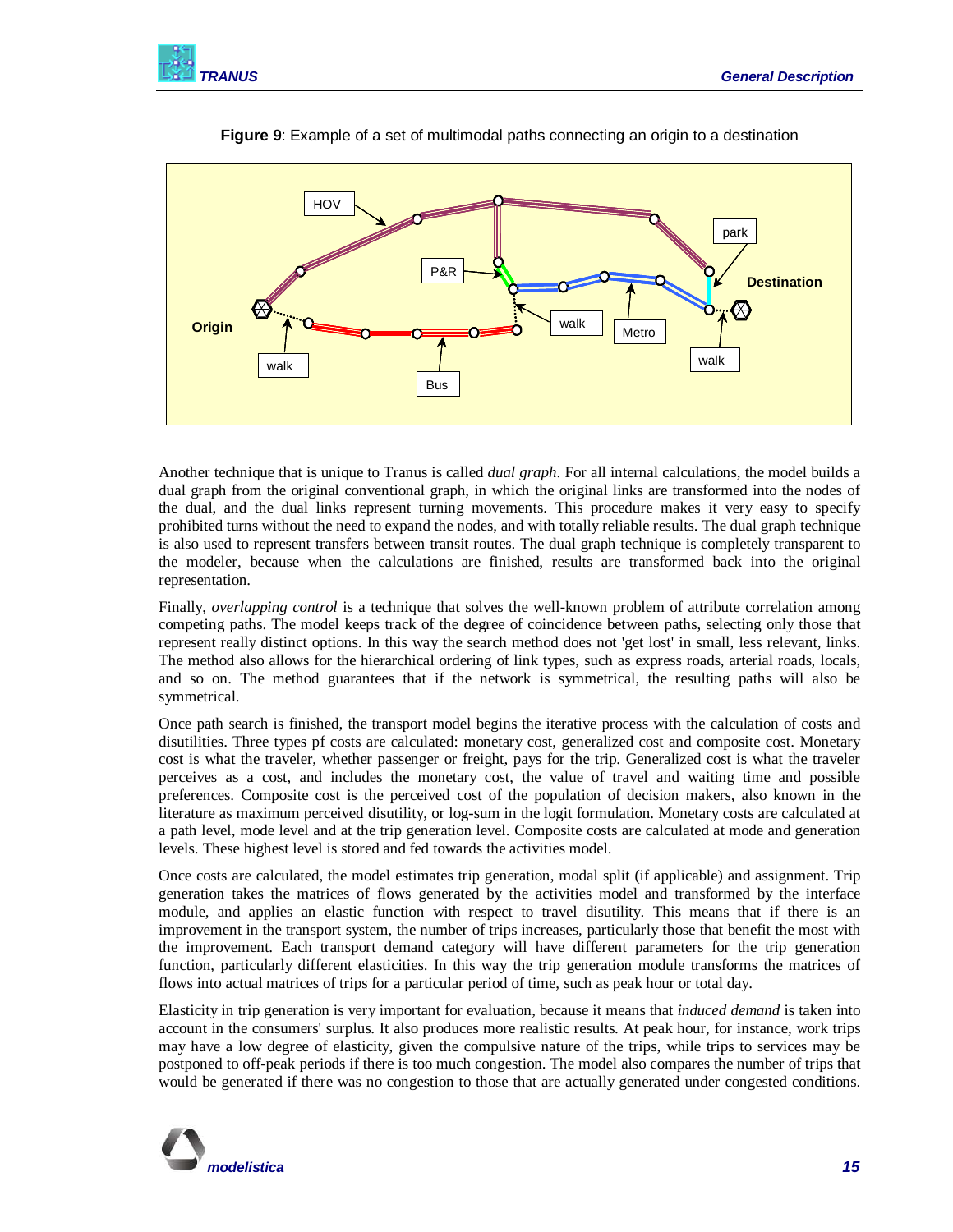

The difference is called *repressed demand* and is reported by the model, since it enables to estimate the economic cost of congestion in the study area, usually a surprisingly high figure.

Note that, because trip generation is applied to the matrices of flows, the results are matrices of trips. This completely avoids the need for a trip distribution procedure as in conventional transport models.

The next step in the sequence of calculations is the distribution of trips among competing modes. As was mentioned, this is optional because the multimodal assignment procedure can perform modal split as well. In some cases, however, the modeler may choose to separate trips by mode before going to the assignment stage, for instance, divide trips into public and private modes. If chosen, modal split is performed by applying a logit/powit model to the matrices of trips by demand category that resulted from the trip generation procedure. The utility function is the travel disutility by mode, in turn the composite cost derived from the path choice model. Of course each category may be split into modes that are available to the category. For example, passenger categories may be divided into public and private modes, while freight categories may be divided into light and heavy goods.

Trips by mode and demand category are then assigned to the network with a logit/powit path choice model. For each origin-destination pair, the path search algorithm selected a number of paths, each path representing a travel option. The model calculates the probability that trips of a certain category traveling from the origin to the destination will choose each path. The utility function of the model is the generalized cost of traveling along each path. This means that different categories may choose a same set of paths in different proportions. For instance, high-income travelers may prefer paths with private car instead of transit, or in general paths that even if they are more costly take less time. A good example is a choice of a fast highway with tolls and a normal slower road. In this case high-income travelers may prefer the toll highway, and maybe high valued freight traveling in small trucks will also prefer the toll highway. In all cases it does not mean that these categories do not use the slower/cheaper alternative; it only means that the proportions will be smaller.

This is one of the many advantages of probabilistic discrete choice assignment. If the network is not congested, as is usually the case in intercity conditions, each travel option receives a proportion of demand. In equilibrium assignment models, if the network is not congested, all traffic goes to the apparently shortest path, producing unrealistic results. Furthermore, the use of logit models means that each travel category will attribute value to characteristics of each travel option, such as monetary cost, travel time, convenience, and so on. There is, therefore, a direct relation between the behavior of the decision makers and the utility function of the model, and the parameters of the utility function may be estimated with statistical methods such as maximum likelihood or other. In turn, these methods are based on surveys, whether revealed or stated preferences, with the possibility of estimating the level of confidence. By contrast, the conventional equilibrium assignment model is not behavioral in this sense and cannot be estimated.

The final step in the iterative sequence is *capacity constraint*. In Tranus this involves several processes:

- $\Box$  As the flow of vehicles on a link increases, the speed along the link is reduced. This is done by applying flow-delay functions to each vehicle type. All vehicles are subject to delay, such as cars, buses, trucks, but not non-motorized modes (e.g. pedestrians).
- $\Box$  Beyond a certain point, delays in a link may spread up-stream in the network, slowing down vehicles in in-coming links, thus propagating queues.
- $\Box$  Turn-delays may be included at intersections.
- **As the number of passengers boarding a public transport service increases and gets close to the** capacity of the service, waiting time is increased
- $\Box$  Stop times in public transport services increases as the number of boarding or alighting passengers also increases, whichever is the greatest
- **As the number of boarding passengers increases in a certain route, the operator may decide to** increase the capacity by increasing the frequency. This is estimated by applying a supply model that takes into account the demand profile of the route, current and expected income and a parameter. Minimum and maximum frequencies are applied to each route.

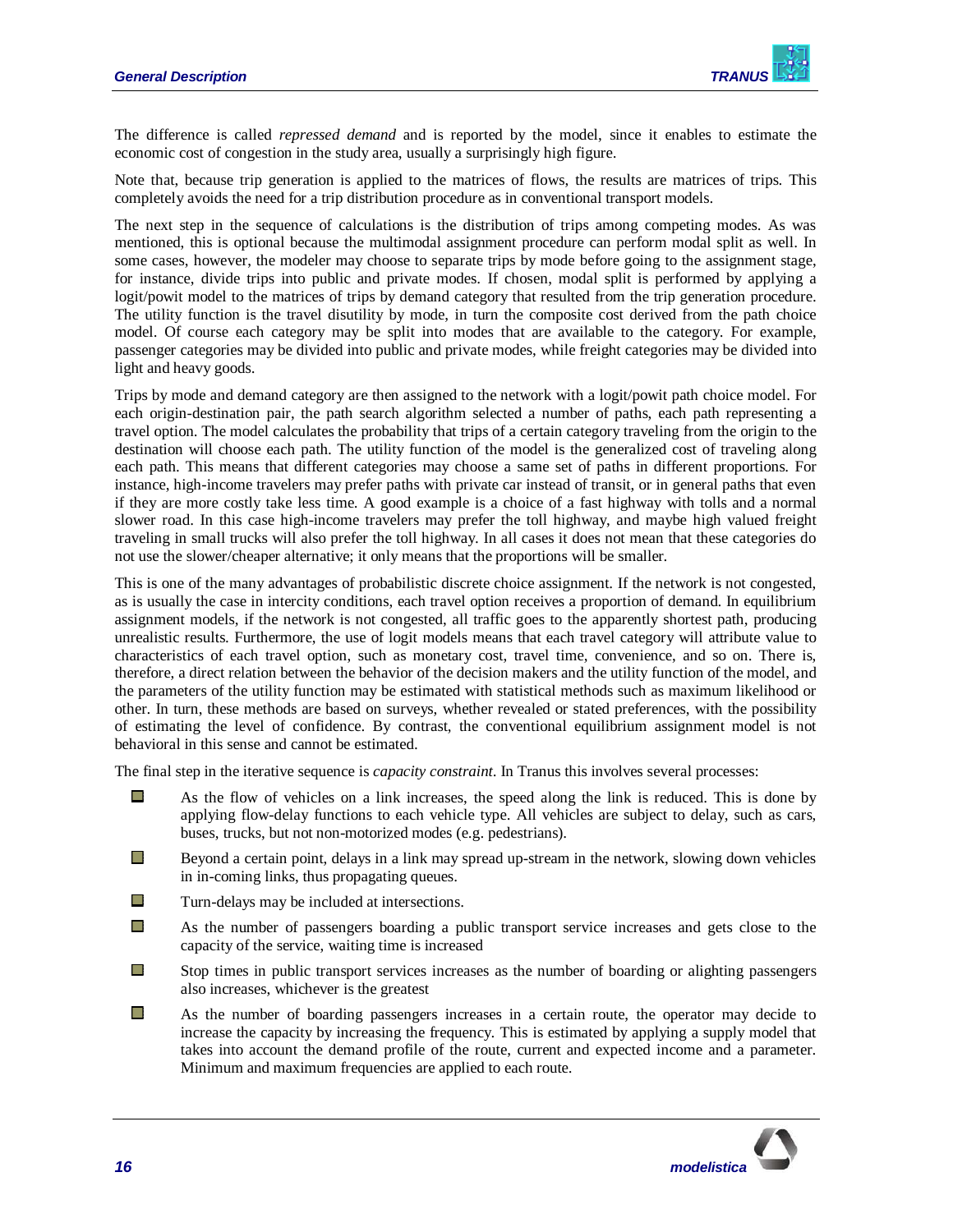

At the end of each iteration, the degree of convergence is estimated by comparing in each link the difference in flows and the difference in speed between the current iteration and the preceding one. The worst case must be less than a specified convergence criteria for the process to stop, otherwise iterations continue until a maximum number of iterations is reached. At the end of each iteration the convergence indicators are displayed on-screen.

# **The evaluation procedure**

The Tranus model estimates all the indicators or inputs required to perform socioeconomic, financial and environmental evaluation. Such indicators are completely embedded in the models and consequently keep total consistency with the simulations. Indicators are calculated both in the activities model and the transport model, and are differentiated by the socioeconomic agent involved, such as producers, households by income, land developers, travelers by category, transport operators, toll roads operators, government maintenance, and so on. For each of these agents, costs and benefits are calculated. In the case of suppliers of land or transport services, evaluation takes into account only monetary elements, but in the case of consumers, non-monetary elements are also included, such as preference for land, values of time, convenience of transport supply and others.

In the case of transport, the evaluation procedure has proved particularly useful to evaluate the effects of toll roads, enabling a complete analysis of the socioeconomic consequences on the various traveler categories, the economic effects on operators, and the financial effects of each possible concessionaire, including income split by who pays, and maintenance costs split by who causes the damage. In the case of complex integrated public transport systems, the model also provides very detailed results, estimating operating costs at a link level for all vehicle types and fares collected, also split by traveler category. Matrices of transfers between operators of the integrated system are particularly useful to calculate the transfer of money from one operator to another, an important component in the financial evaluation of integrated networks. Maps may be produced to represent benefits by zone of, say, a proposed metro line.

The results are reported by the model for each simulation period and scenario. If, say, the land use model represents a period of a month, then all economic indicators will be in monthly terms. Similarly, if the transport model simulated a peak period of two hours, then all costs and benefits are reported for the two-hour period. Tables of this kind may be produced for each scenario. In Tranus a scenario is a combination of year and policy, such as *'year 2020 with proposed rail service'*. In this way the analyst is able to compile a rich and vast set of indicators to evaluate the effects of proposed policies and projects.

For environmental evaluation, the activities and land use model provides a substantial part of land-related effects. Of interest are the expansion of urban areas by type and location depending, perhaps, on a transport related project or based on urban regulations. This not only makes it possible to asses the amounts of sensitive land that will be affected with one policy or another, but also allows the economic effects involved. For example a policy of urban expansion constraint, limiting the amount of land that may be consumed in the future, may result in an increase of the price of land, thus affecting the consumers' surplus of land consumers. In other words, it is possible to calculate the economic implications of an urban master plan. It is also worth pointing out that, because the model is capable of simulating the consumption of building areas by type, it is also possible to estimate fuel consumption and emissions produced by the built environment.

In the case of transport, environmental evaluation concentrates on emissions and energy consumption. These may be very detailed by vehicle type at a link level. It is also possible to estimate emissions by socioeconomic category, to estimate which category is most responsible for high levels of emissions.

## **Operative characteristics and user interface**

The TRANUS system is programmed to run on standard PCs operating under Windows 98 onwards, preferably XP. Depending on the size of the application, fast machines with good RAM are most convenient. All programs and documentation may be downloaded free from www.modelistica.com or www.tranus.com. Installation of the software is a very simple process that takes less than 5 minutes. The programs are dimensioned for large applications.

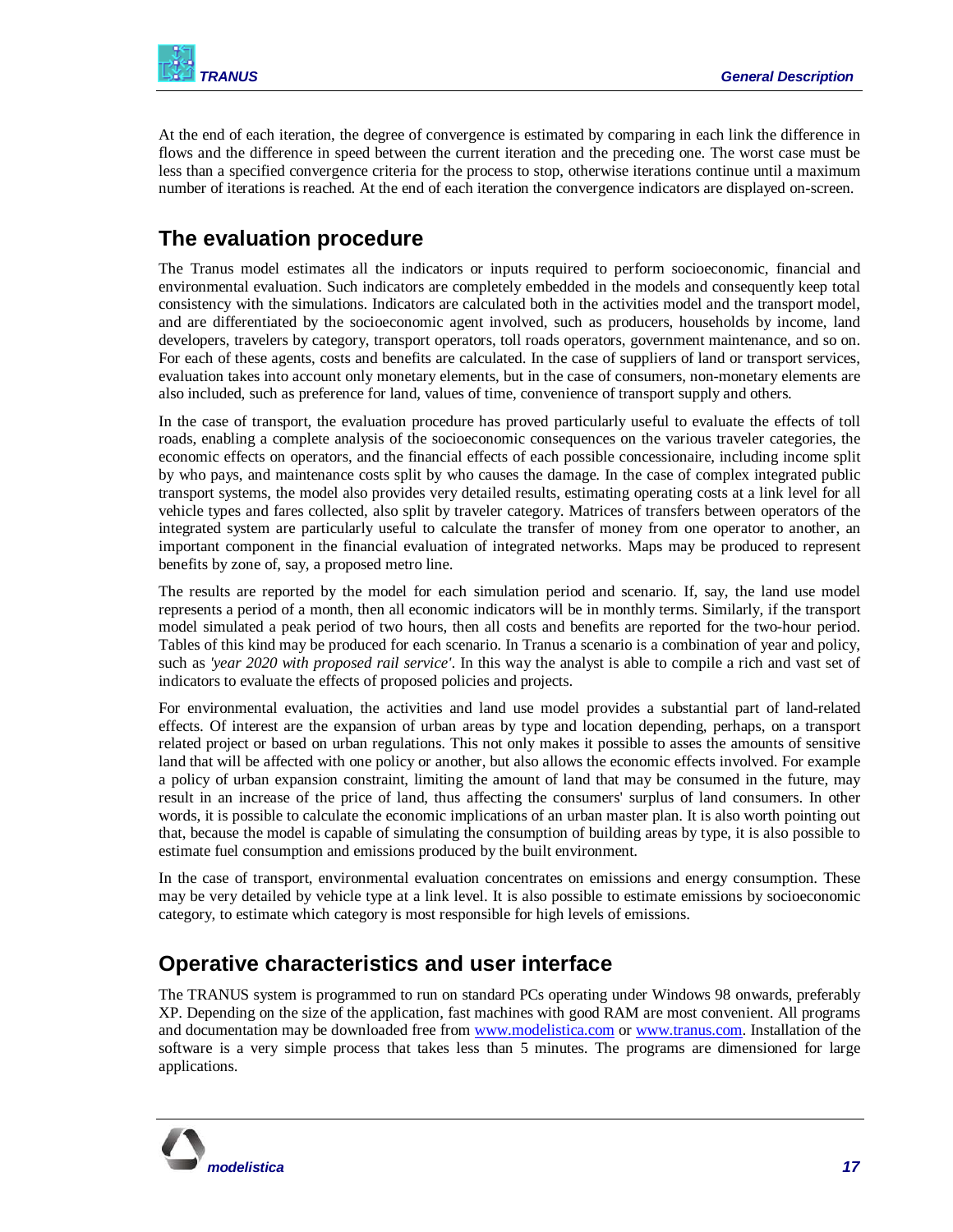

TRANUS is composed of a number of programs and modules linked to each other. Figure 10 presents the main components of the operating structure of the modeling system. These are briefly described in the following paragraphs.



**Figure 10: Operative components of the TRANUS system** 

#### **TUS (Tranus User Shell)**

This is one of the most remarkable features of the Tranus system, providing great flexibility and ease of use. It is the main component with which the model user interacts to perform most functions, like setting up a database, importing/exporting data to and from other applications, running the models, presenting maps with data and results of the simulations and producing numeric reports. The main features of the interface are:

- П **Windows-based interface** with familiar-looking menus and icons to perform most tasks. All graphics are vector-based and may be copied to other Windows applications via the clipboard. Numeric data may be copied to and from a spreadsheet.
- $\Box$ **Object-oriented database.** Elements such as links, routes, zones, etc. are objects of the database that keep strict functional relationships with other objects. This facilitates the building of a database and makes the result fully consistent.
- $\Box$ **Representation of scenarios.** All year/policy combinations in a project are represented in a single consistent database. Scenarios are organized in the form of a tree. Each data object in the database is related to a scenario. Scenarios are logically linked to each other in the tree. For example, if a change is made in, say, year 2010-B, the change is automatically *'inherited'* by all depending branches down the scenario tree, such as 2015-B, 2020-B... Data may be copied and pasted to other branches. Color codes facilitate the identification of changes. At all times it is possible to navigate the database along

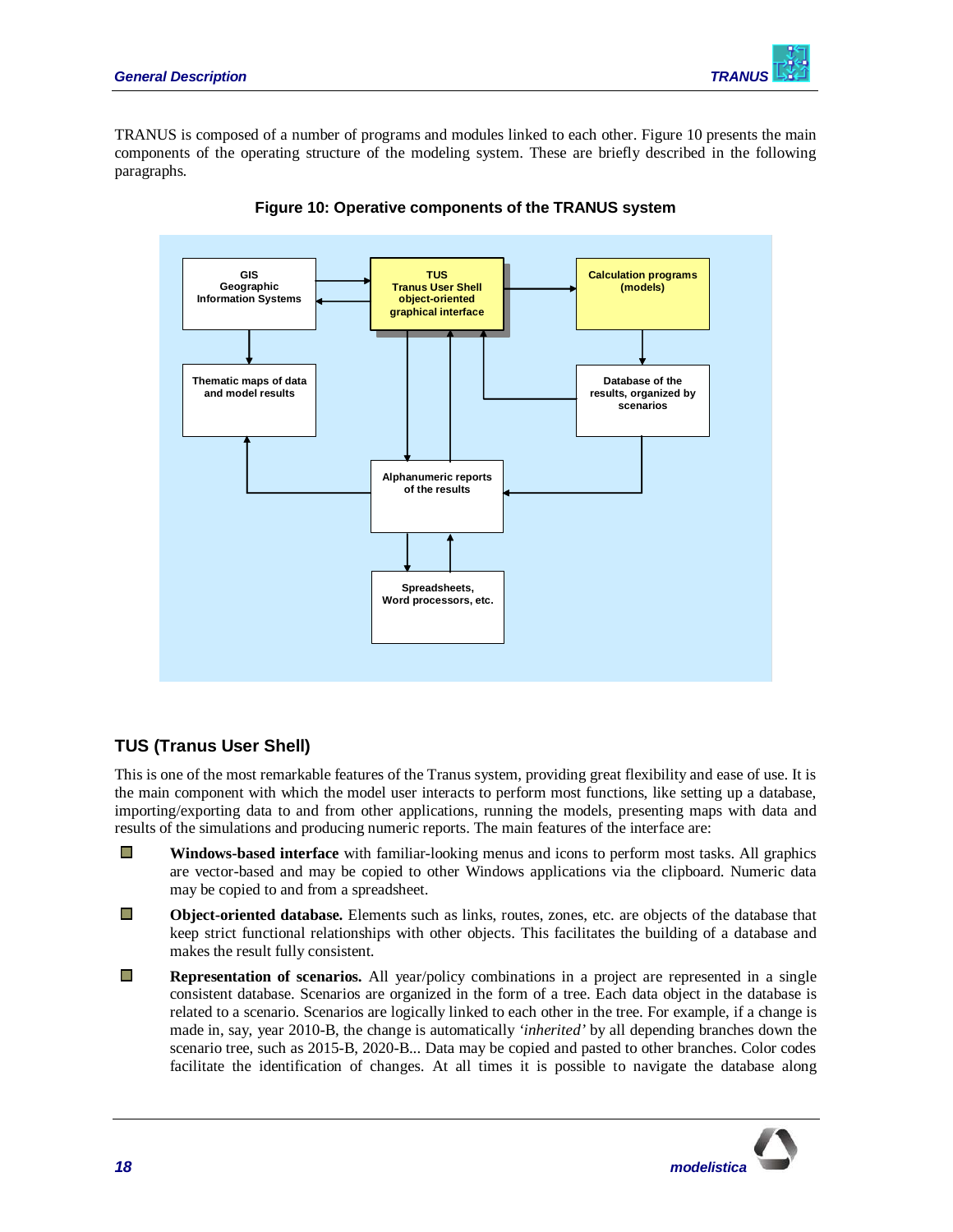

scenarios, and the changes are automatically shown on-screen. This is a great time-saving feature of the interface, it is very easy to operate and avoids many errors.

- $\Box$ **Data validation on-the-fly.** As soon as an error or inconsistent data is entered to the database a color code and a balloon message is produced. A validation report may be produced at any time.
- $\Box$ **Unlimited undo and safety backups.**
- П **Extensive context-sensitive Help support** in English and Spanish.
- П **Complete graphical network editing tools.** Create nodes and links interactively, Split links and merge links, define routes and many other facilities.
- $\Box$ **Geographical coordinates** (usually UTM) are used to locate nodes and calculate link lengths.
- $\Box$ **Background digital maps** with layers and geographical coordinates may be read-in in DXF format. The whole network may be coded over the imported maps with the network editing tools.
- $\Box$ **Import/export utilities** are provided to bring in all network-related data, including nodes, links and transit routes from other models or GIS databases. Similarly all network data already in the Tranus database may be exported to text comma-delimited files.
- $\Box$ **Run menu**, to run the required simulations for any scenario
- П **Maps with the results of the transport model** are automatically generated in a variety of formats
- П **Menu-driven generation of numeric tables with results** based on queries that may be stored. An area of the network may also be defined to produce selective tables.
- $\Box$ **MIF formatted maps** may be produced to generate maps that may be read in MapInfo.

Figure 11 shows the graphical interface of TRANUS (TUS). The typical menus at the top are accompanied by a second taskbar with icons to perform the most common tasks, a third taskbar with color palettes, and a status bar at the bottom. Then, to the right, the *network views* are displayed, and to the left, the *scenario tree* is shown. 'Navigating' the scenario tree changes the network view automatically. Several windows may be opened simultaneously.

Figure 12 presents a network view that has been copied to this document, showing assigned vehicles to the network with bandwidth proportional to volumes and a color code to distinguish different types of vehicles.

Figure 13 shows a map with the level of service in each link in the network, according to HCM standards represented in color codes.

Figure 14 shows an image of the interface that has been copied to this document in which a network has been coded directly over a GIS map imported as background. The network was entirely coded with the network editing tools provided by the Tranus interface. Color codes represent link types, and bandwidth is proportional to the capacity of each link.

Figure 15 shows a number of transit routes displayed over a digital map with actual UTM coordinates. For clarity, each route is shown offset with respect to the street center line.

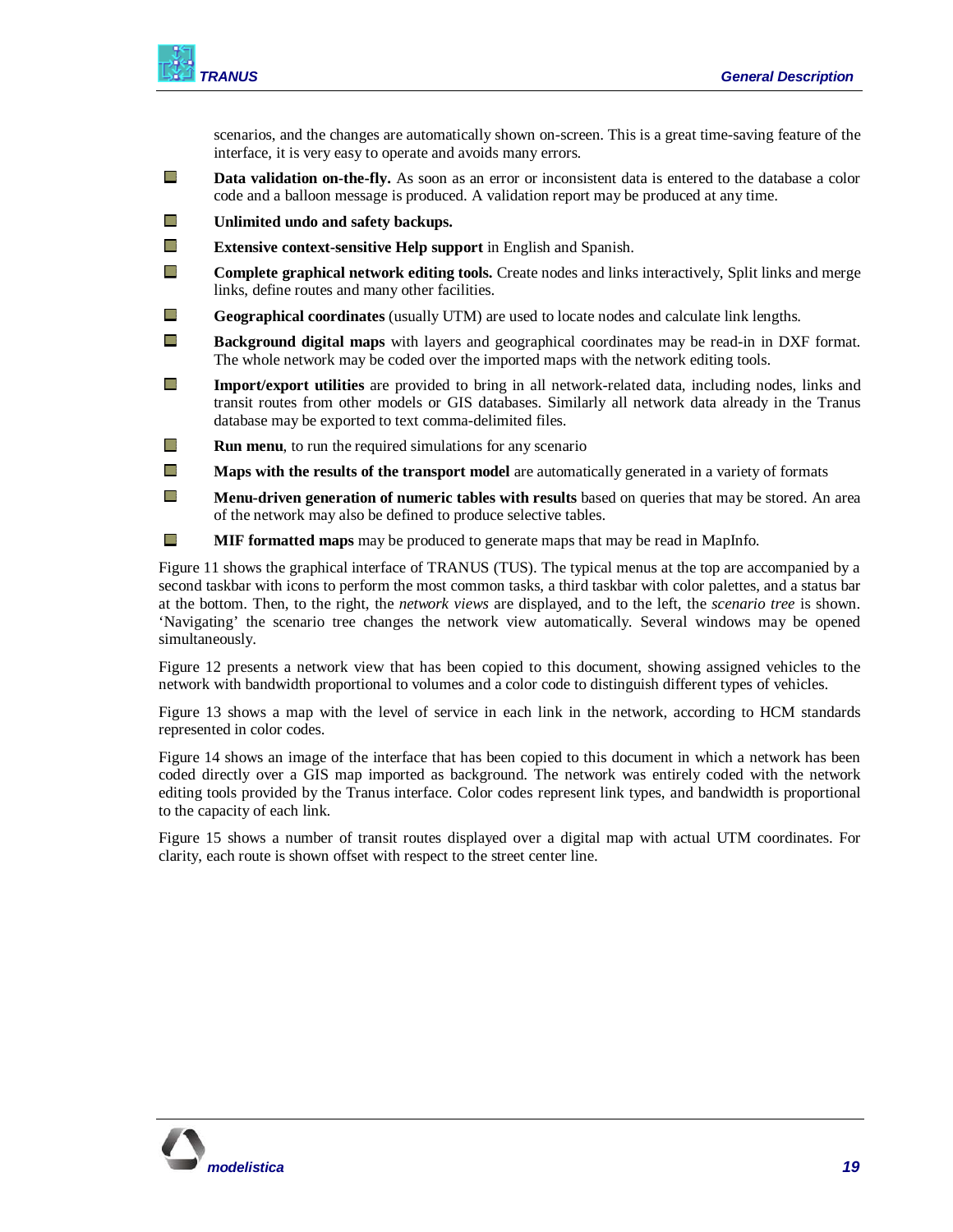



#### **Figure 11: Graphical interface of the TRANUS system**

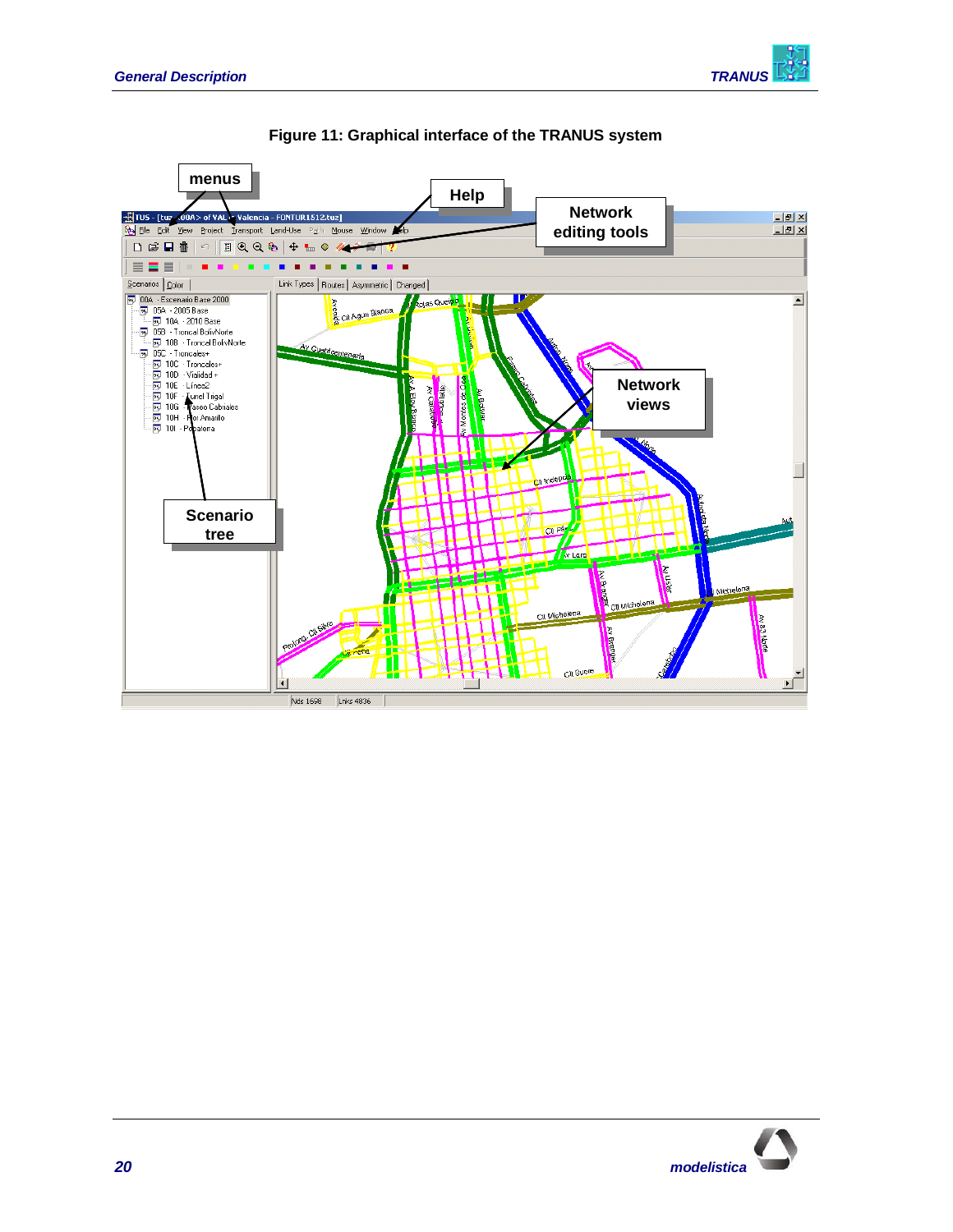



**Figure 12: Assigned vehicles (red = cars, green = transit)** 

**Figure 13: Level of service map** 



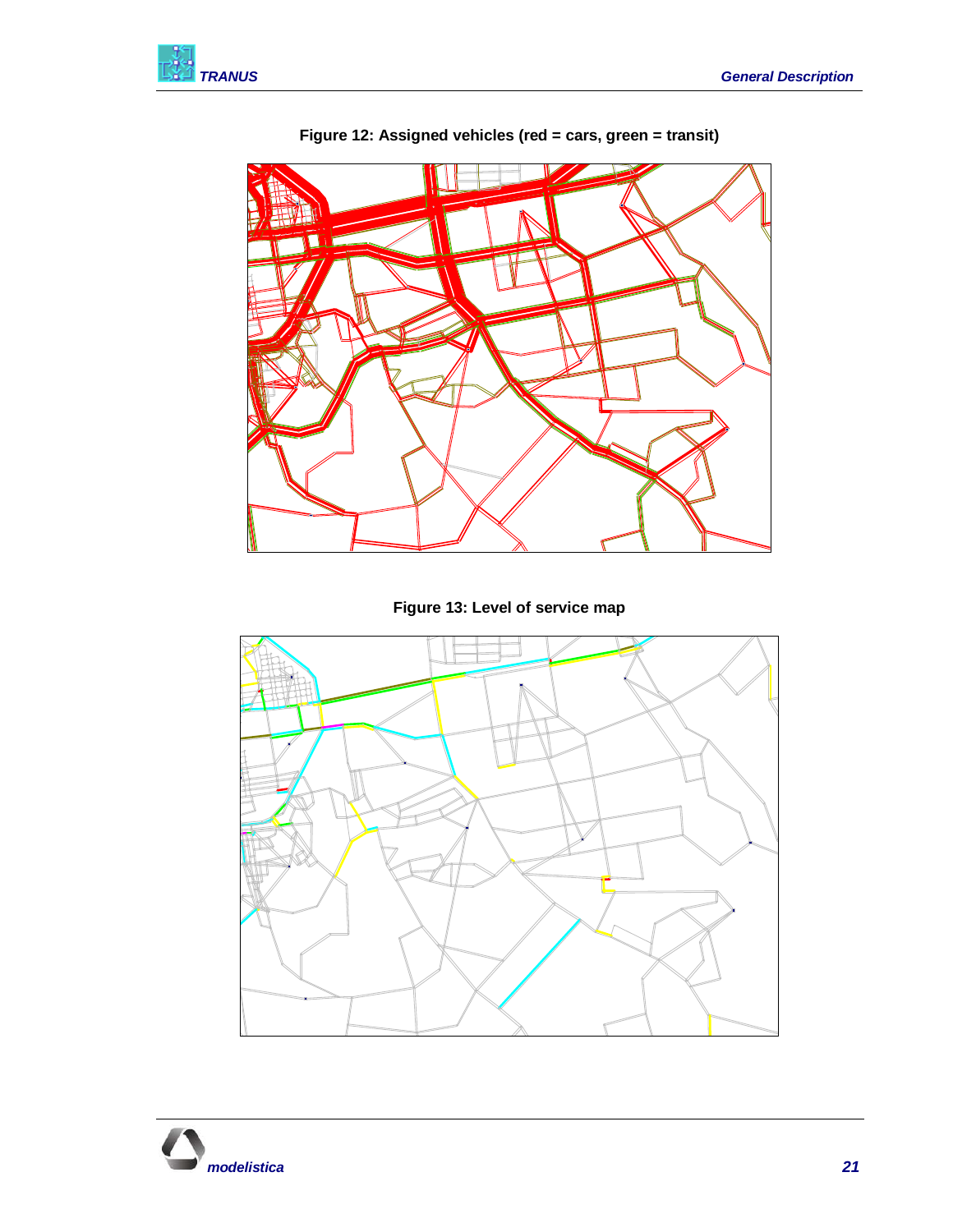

#### **Figure 14: Example of a network coded directly over a GIS background imported into the TRANUS interface**



**Figure 15: Presentation of transit routes**